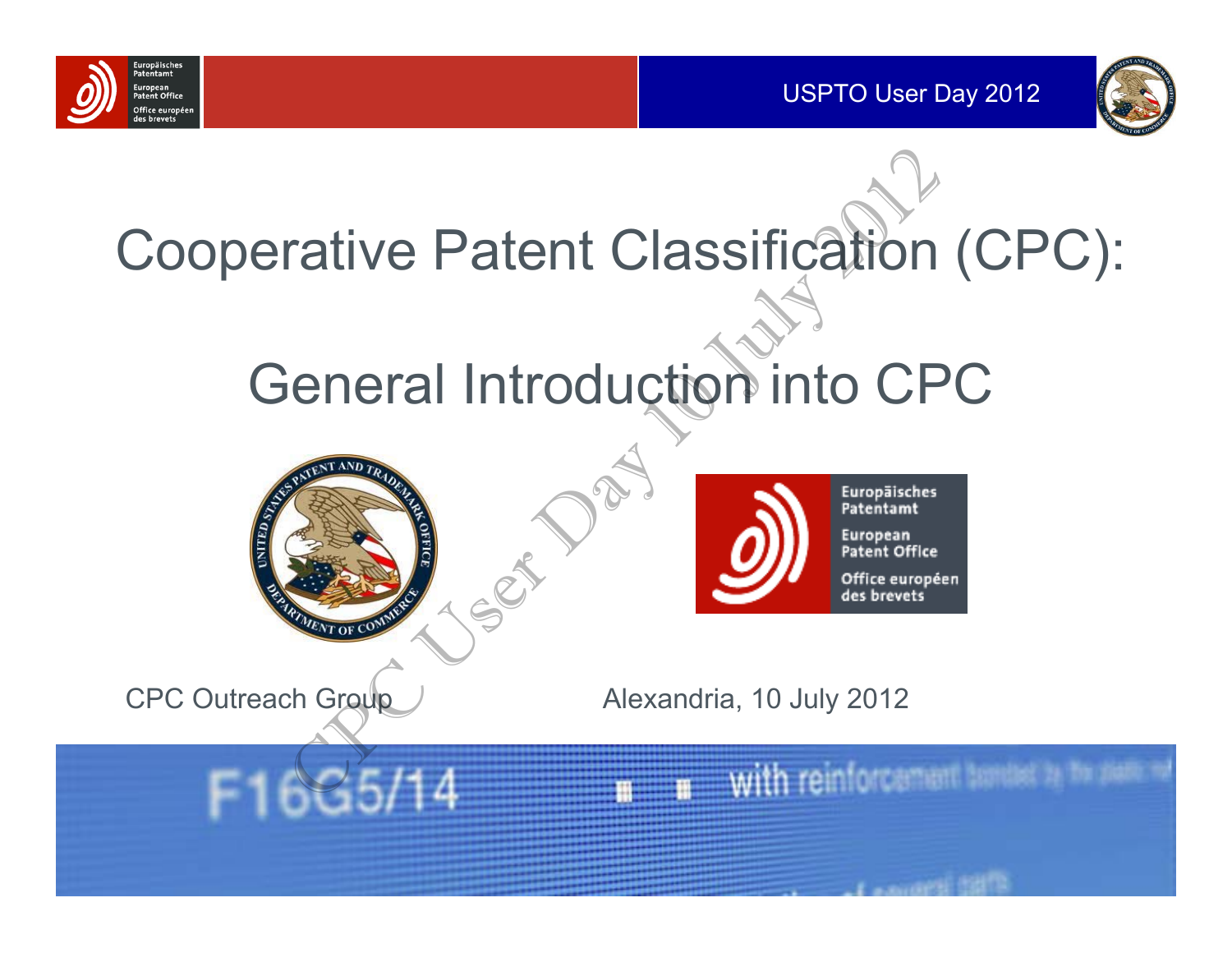



#### **CPC: General Introduction**

- $\blacktriangleright$  **USPTO and EPO agree to cooperate on <sup>a</sup> joint classification system derived from IPC‐based ECLA**
- $\blacktriangleright$  **USPTO to move fromUSPC to CPC; EPO to move from ECLA to CPC**
- $\blacktriangleright$  **CPC planned to be bi‐ laterally operational at EPO and USPTO**



**USPTO and EPO Work Toward Joint Patent Classification System**

**"In view of the significant benefit to stakeholders of developing a transparent and harmonized approach to a global classification system for patent documents; in order to make the search process more effective; and in the belief that cooperation**  between their two offices will facilitate progress in undertaking classification **harmonization projects under the IP5 Common Hybrid Classification initiative, the USPTO and the EPO have agreed together to work toward the formation of a partnership to explore the development of a joint classification system based on the European Classification system (ECLA) that will incorporate the best classification practices of the two offices. This system would be aligned with the World Intellectual Property Organization (WIPO) classification standards and the**  CHERE ALLE TRIST CONSULTED IN THE CONSULTED IN THE CONSULTED IN THE CONSULTED IN THE USER OF THE STATE OF THE CONSULTED IN THE CONSULTED IN THE CONSULTED IN THE CONSULTED IN THE CONSULTED IN THE CONSULTED IN THE CONSULTED

**International Patent Classification (IPC) structure. Accordingly, they have initiated discussions on governance and operational aspects of such a partnership.**

**The IP5 partner offices will be continually apprised of progress at appropriate IP5 forums. Stakeholders will receive regular updates on the substance and progress of classification partnership discussions between the two offices."**

Benoît Battistelli

**October 25, 2010**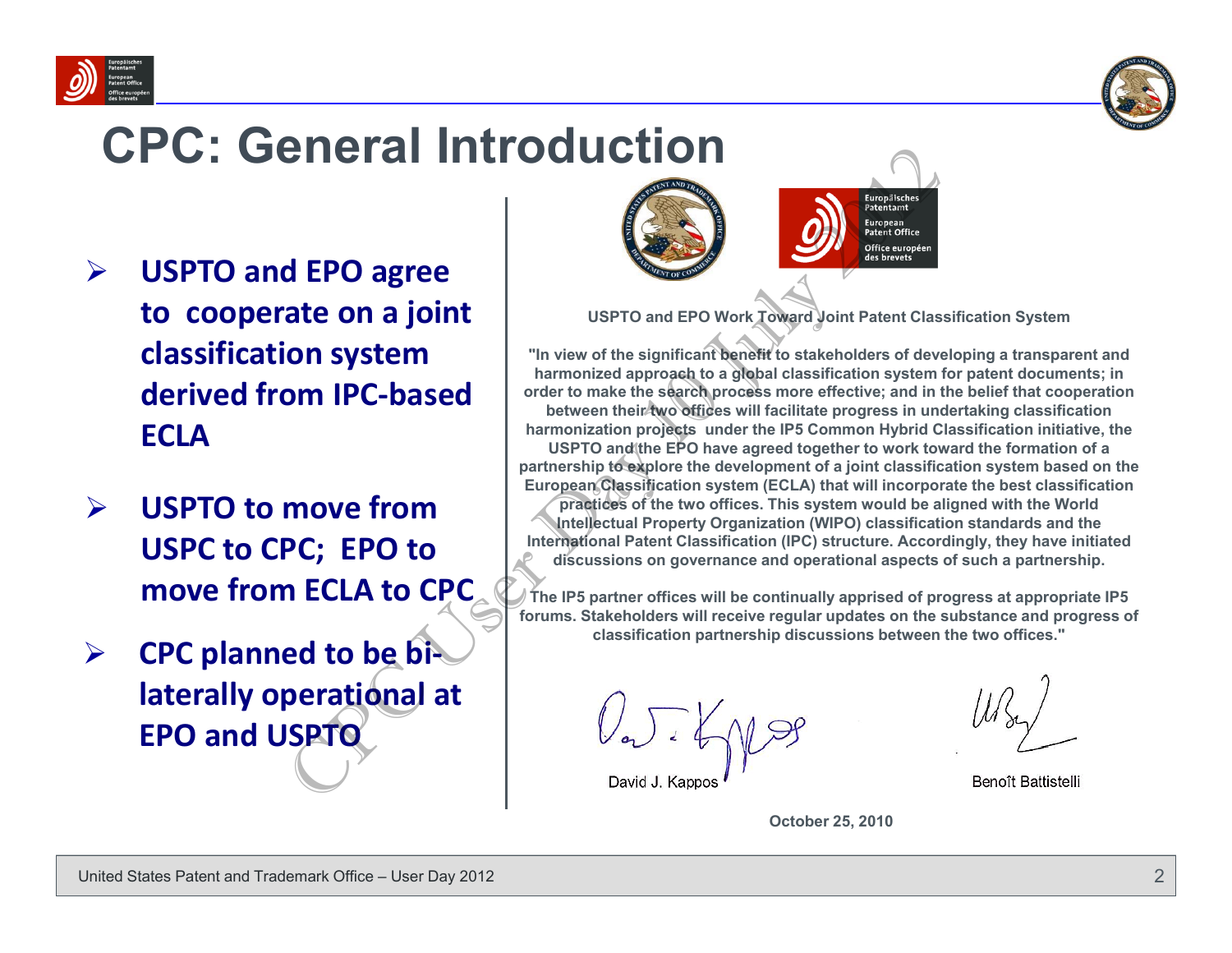



#### **How will CPC affect me?**

- $\bullet$  CPC will change the source (i.e., different scheme) of patent classification information for users and stakeholders of the EPO and USPTOFill change the source (i.e., different scheme) of patent<br>cation information for users and stakeholders of the ESPTO<br>earch tools will be upgraded to seamlessly coordinate<br>unicate information<br>tFT<br>tFT<br>decarred the coordinate
- $\bullet$  User search tools will be upgraded to seamlessly coordinate and communicate information

**AppFT EPOQUENET**

- **PatFT CONSIDERENT FINDS**
- AppFT
- **Pub-EAST**
- **Pub-WEST**

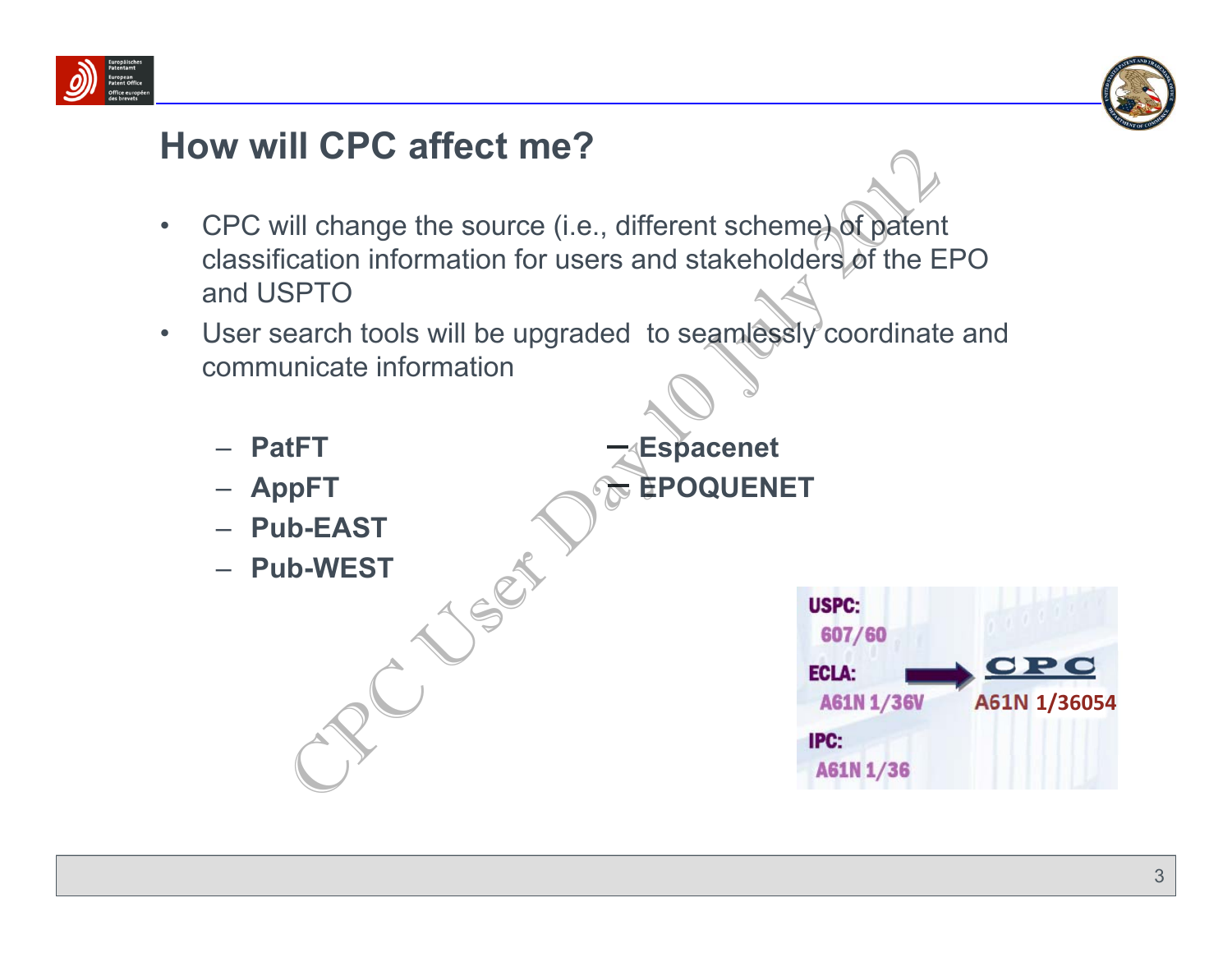



#### **Agenda**

- Background: Current Classification Systems
- II. CPC: What Does It Provide
- III. CPC Scheme: General Look and Feel
- IV. CPC Definitions: Overview
- V. CPC Implementation: Timeline and Milestones
- VI. Where To Find Additional Information on CPC

CREAT CHARACTER CONSTRAINS CONTROLL OF SCHOOL CONTROLL CONTROLL CONTROLL CONTROLL CONTROLL CONTROLL CONTROLL CONTROLL CONTROLL CONTROLL CONTROLL CONTROLL CONTROLL CONTROLL CONTROLL CONTROLL CONTROLL CONTROLL CONTROLL CONTR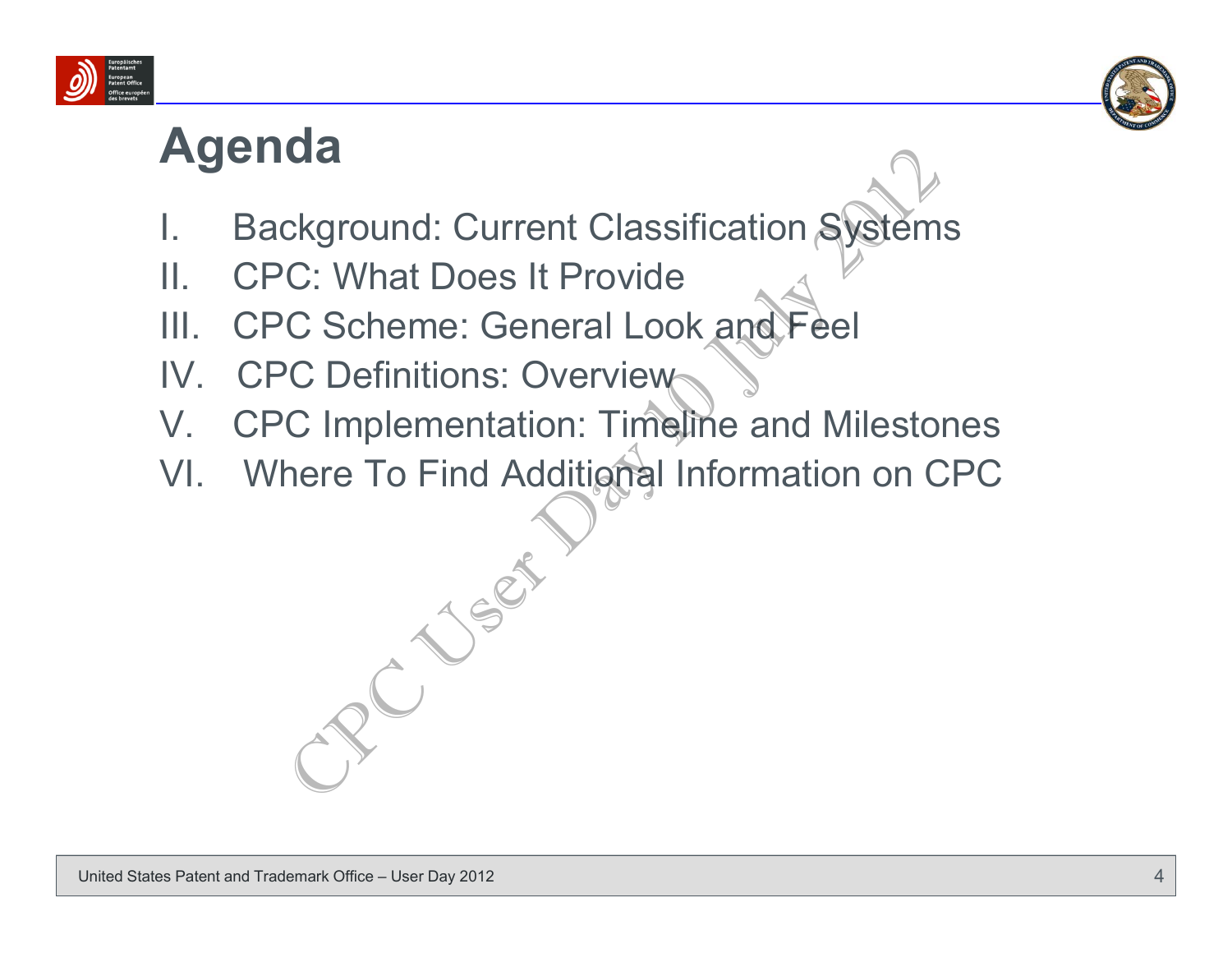



# **I. Background** I. Background<br>Current Classification Systems

## Current Classification Systems

United States Patent and Trademark Office – User Day 2012 **5 and 2012 5 and 30 and 30 and 30 and 30 and 30 and 30 and 30 and 30 and 30 and 30 and 30 and 30 and 30 and 30 and 30 and 30 and 30 and 30 and 30 and 30 and 30 a**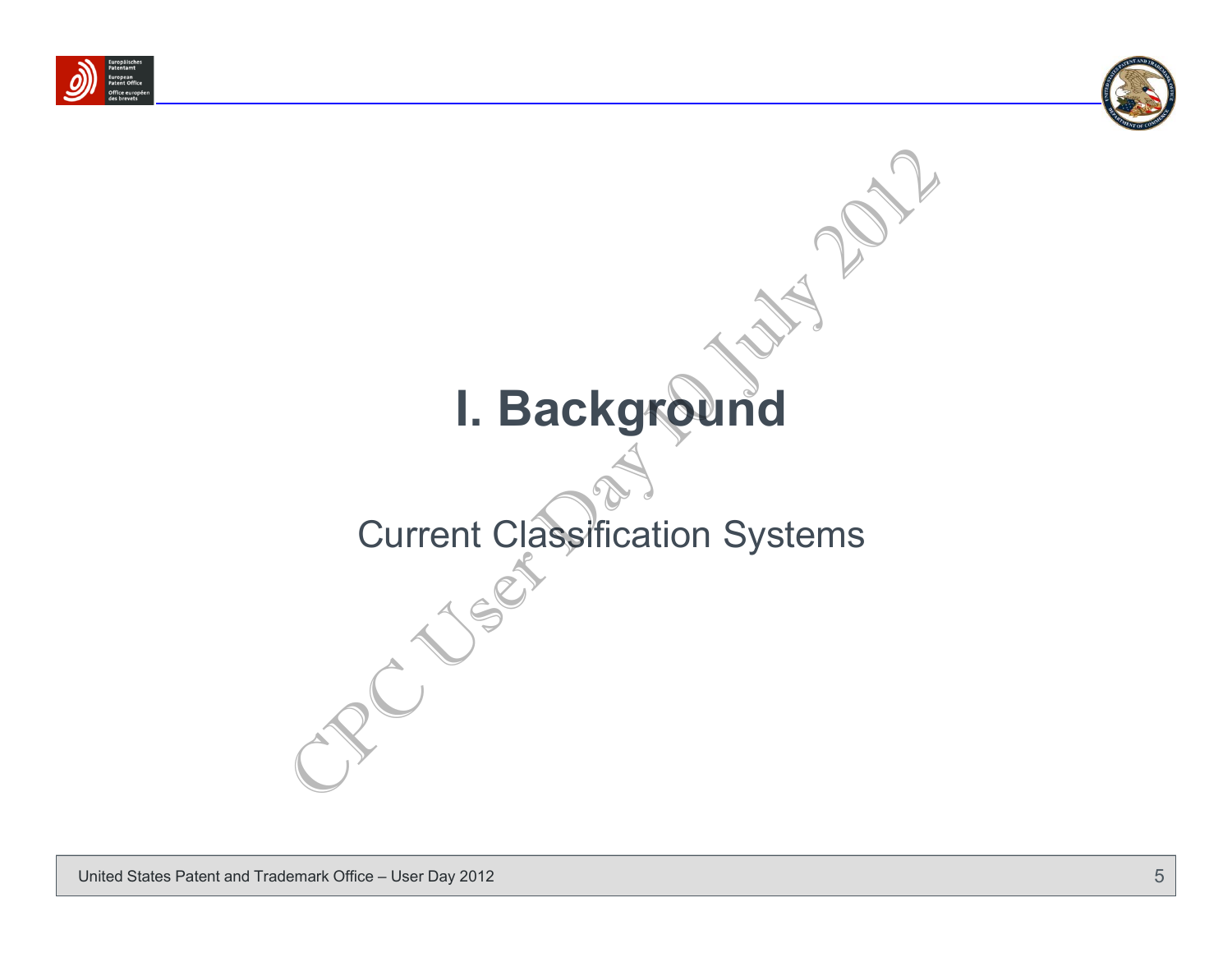



#### **Major Intellectual Property Offices Classification Systems**

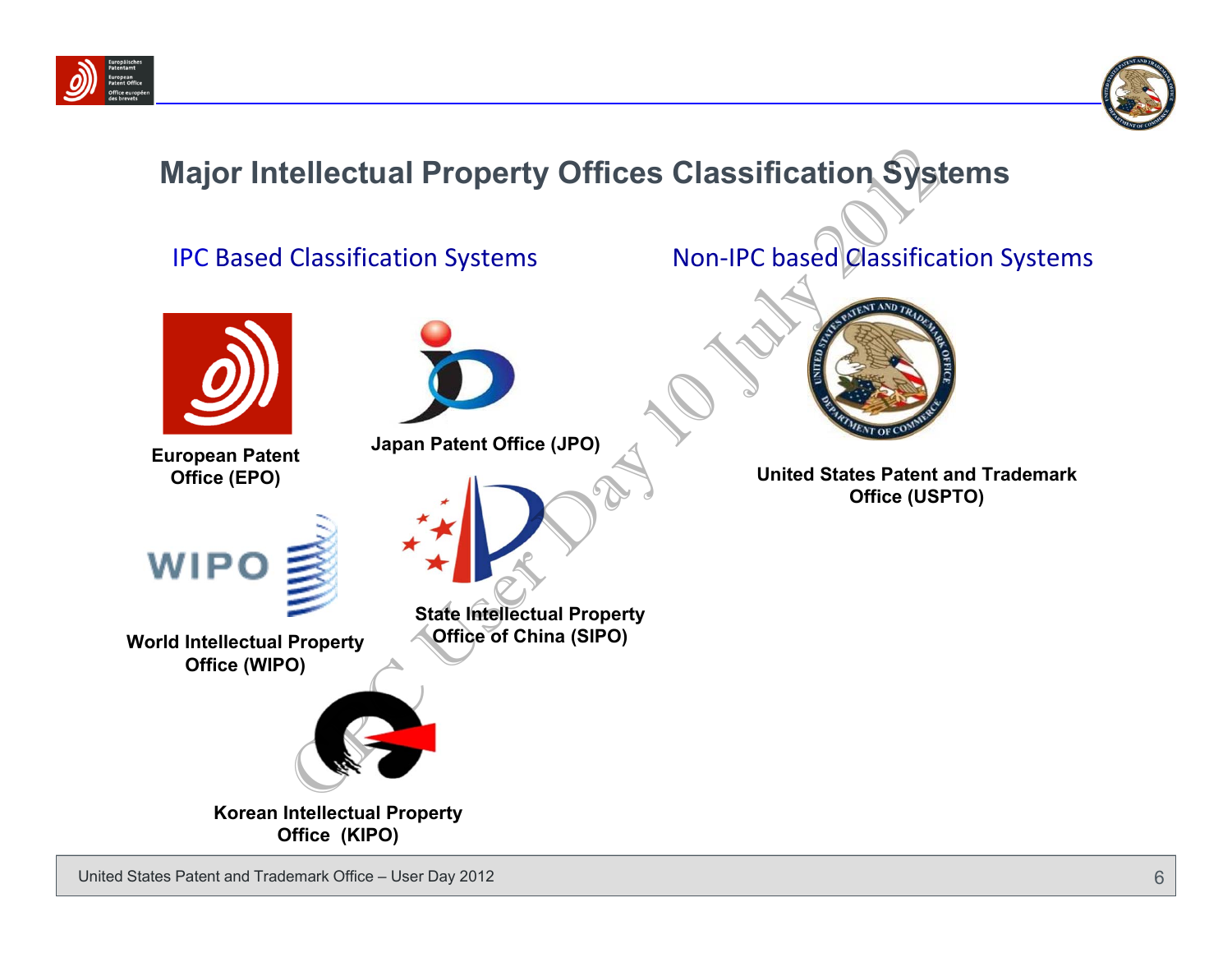



### **Current Classification Systems**

- $\bullet$ The International Patent Classification (IPC)
	- Well established international classification standard; and
- Strasbourg Agreement: any office signing the agreement shall publish its patent documents with IPC symbols Find Classification Systems<br>
International Patent Classification (IBC)<br>
iell established international classification<br>
andard; and<br>
rrasbourg Agreement: any office signing<br>
preement shall publish its patent docume<br>
C symbo
- •The IPC (70K subdivisions) is insufficient to meet the needs of big patent offices, which need
	- more subdivisions;
	- **However the Common** flexibility; and
	- faster revision.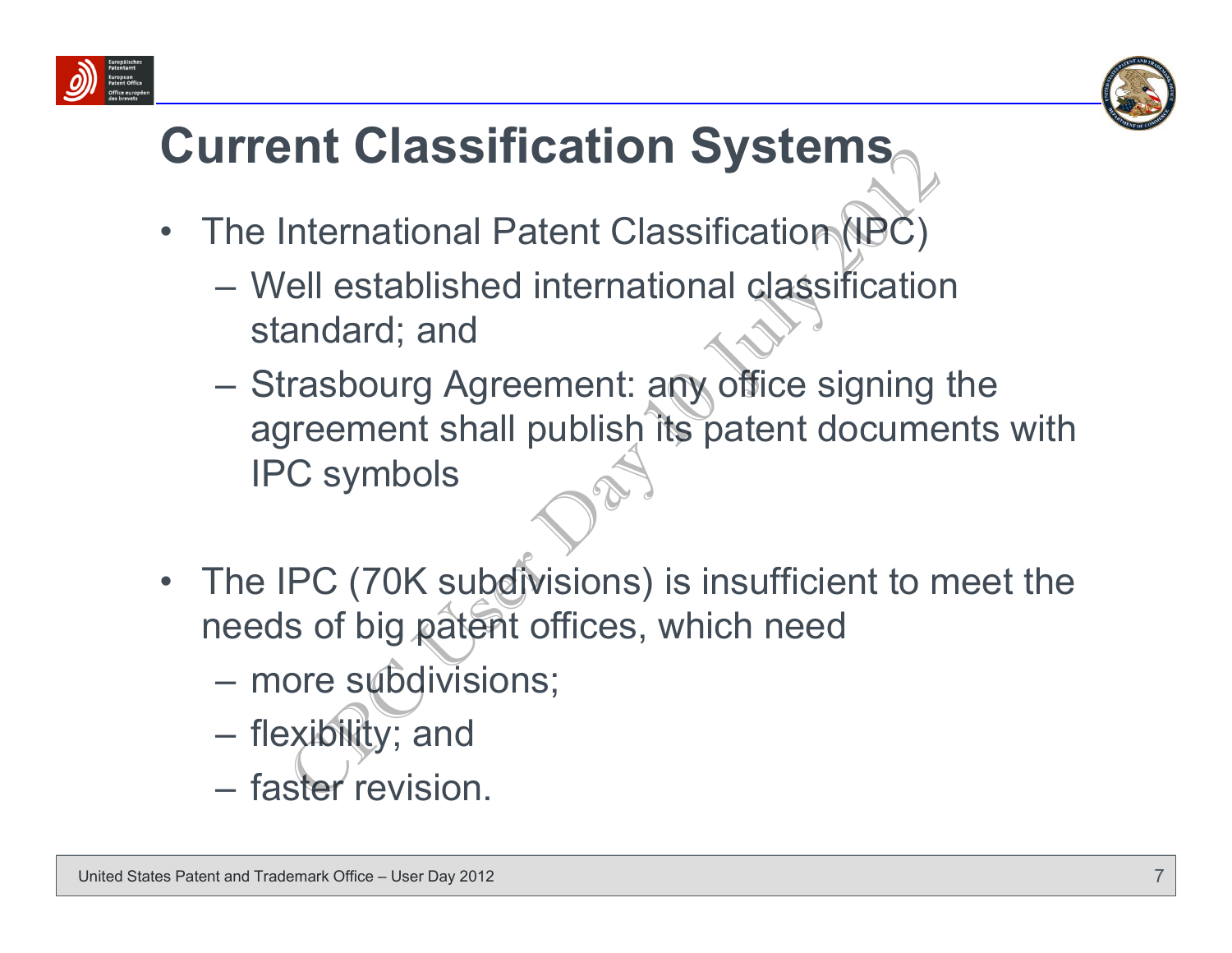



#### **Current Classification Systems (continued)**

- • IPC based Classification Systems
	- European Classification System (ECLA)/Indexing Codes (ICO) at EPO, and
	- File Index (FI)/F-Terms (FT) at JPO
- None of these systems, including the current USPC, has an ideal classification scheme from a global work sharing perspective The Classification Systems<br>
The Classification Systems<br>
Iropean Classification System (ECLA)/In<br>
Dodes (ICO) at EPO, and<br>
Endex (FI)/F-Terms (FT) at JPO<br>
of these systems, including the current<br>
In ideal classification sch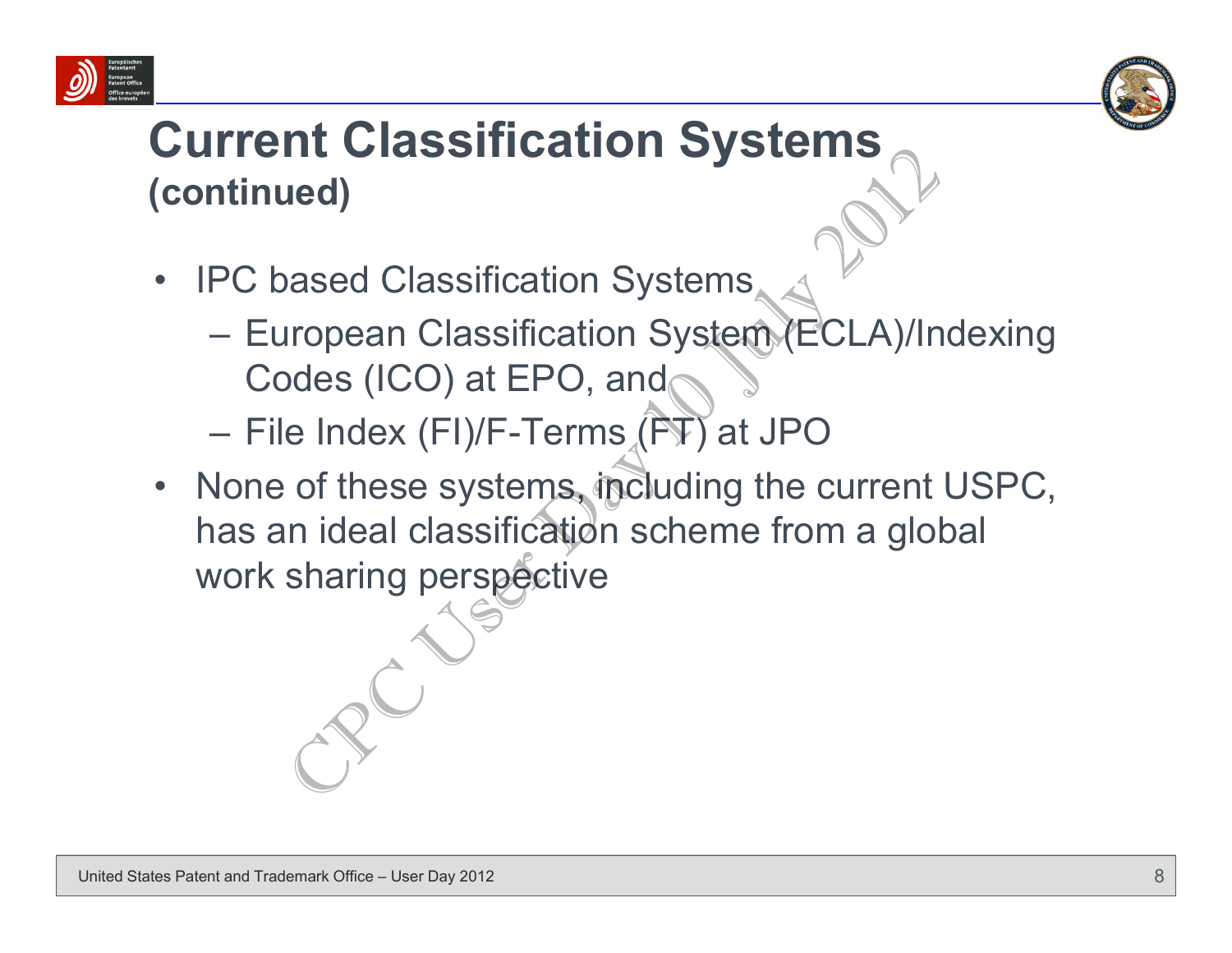



#### **Current Classification Systems (continued)**

- • Efforts to establish a "global" classification system capable of accommodating the needs of all stakeholders
	- Harmony (Trilateral) project launched in 2000 to harmonize ECLA, USPC and FI into IPC
	- IPC reformed in 2006
	- IP5 Common Hybrid Classification (CHC) Foundation Project launched in 2008 to extend the original Trilateral cooperation to the IP5 offices
- • Efforts to establish a faster global implementation process for scheme revision and reclassification projects Find Crassmication Cystems<br>
ued)<br>
ts to establish a "global" classification sy<br>
ble of accommodating the needs of all<br>
cholders<br>
ELA, USPC and FI into IPC<br>
C reformed in 2006<br>
5 Common Hybrid Classification (CHC) Foundat<br>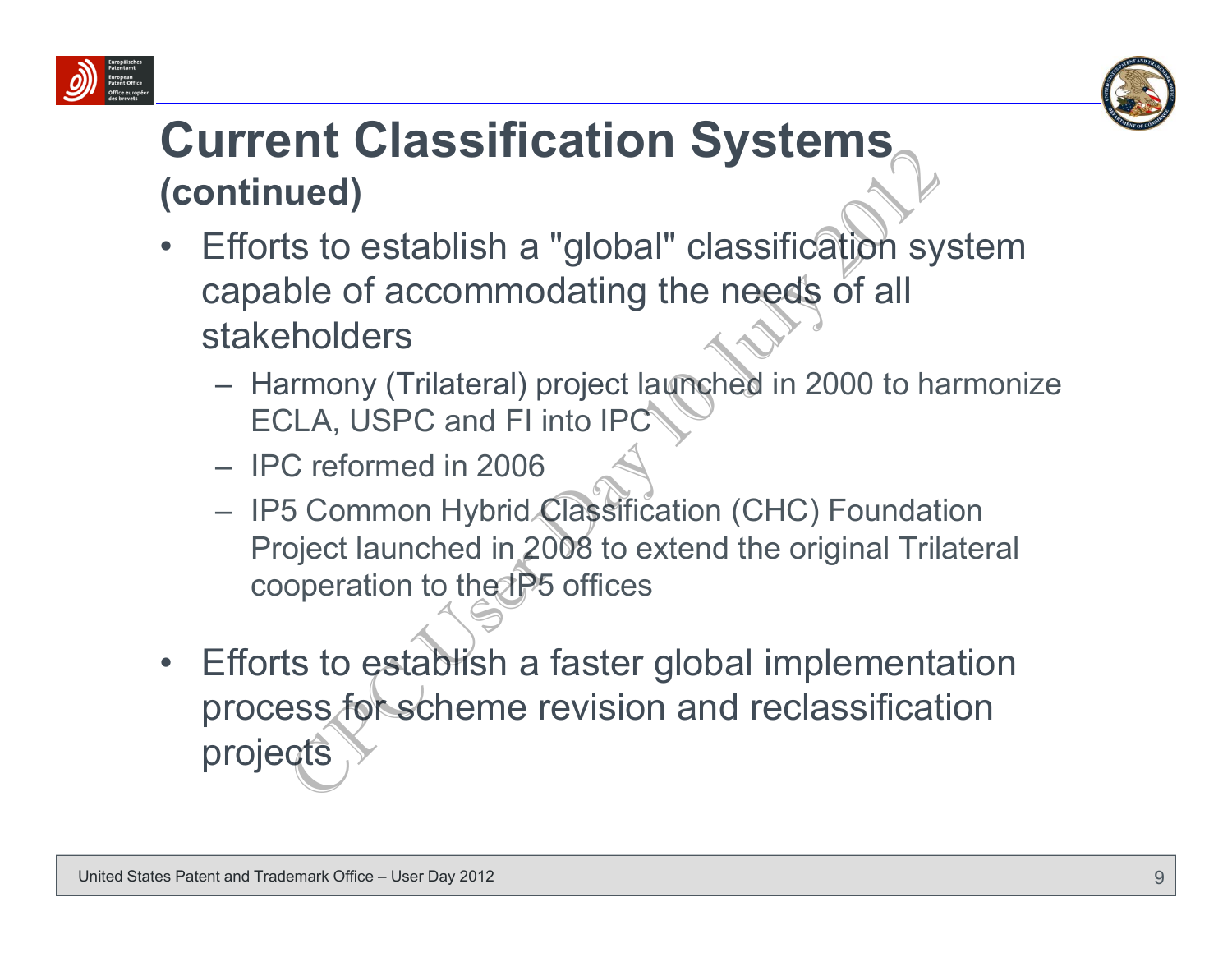



# **II. Cooperative Patent Classification (CPC)** What Does It Provide Ooperative Patent Classifica<br>
(CPC)<br>
What Does It Provide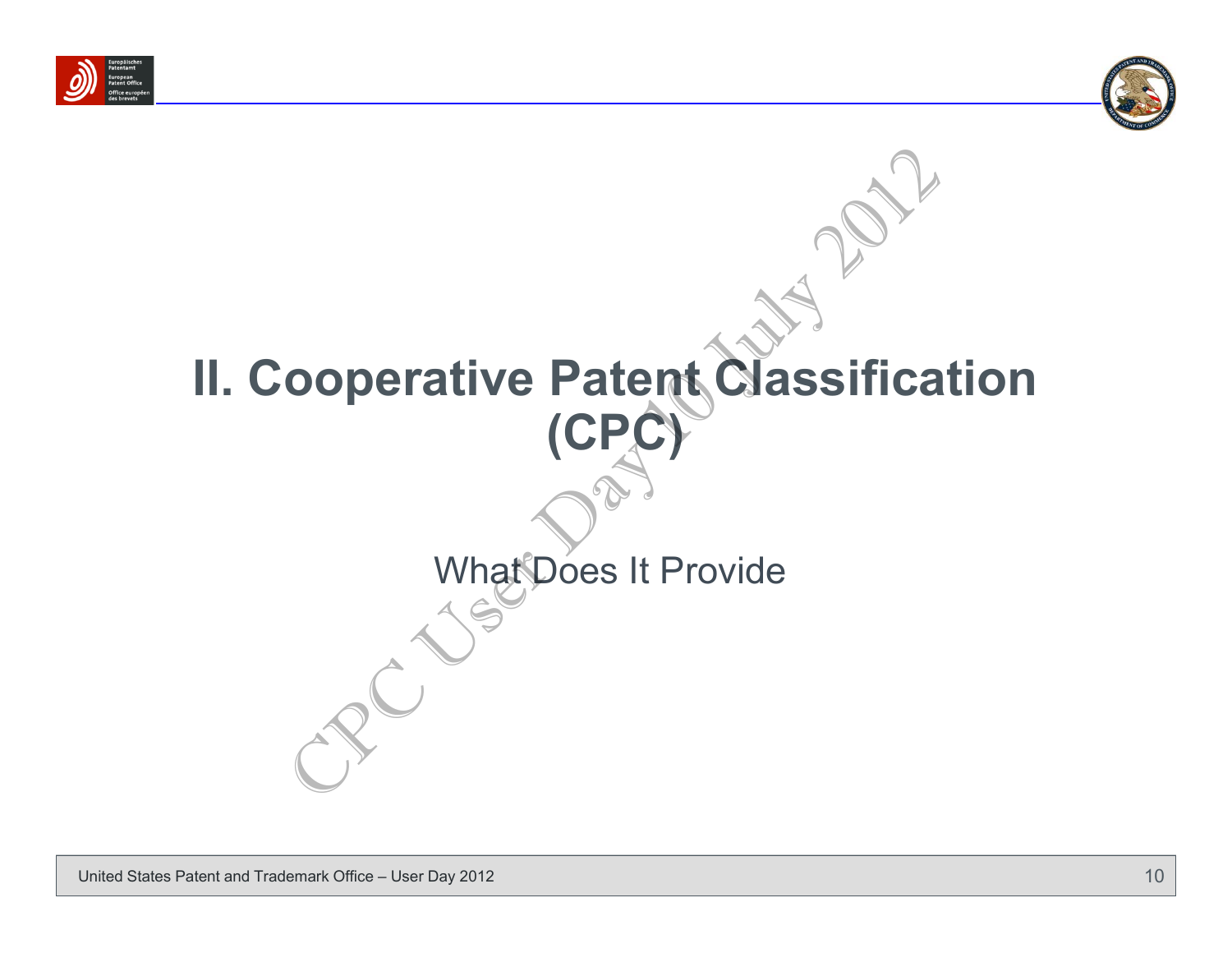



#### **CPC: What does it provide**

- • CPC is specifically designed to be a **powerful, flexible, and easily manageable** classification scheme for internal, as well as external users:What does it provide<br>
Solar specifically designed to be a powerful, the specifically designed to be a powerful, the specifical<br>
manageable classification scheme for internal,<br>
permaision are consisted on the<br>
permaisional
	- It provides a classification scheme based on the International Patent Classification (IPC) standard
	- It provides classification flexibility in an ever growing globalized IP environment
	- It provides for more detailed scheme breakdowns
		- **~** 260,000 breakdowns in CPC vs. 150,000 breakdowns in USPC
	- It provides a consolidated search (merges PGPub and U.S. Patent databases)
	- It provides classification of patent documents by patent family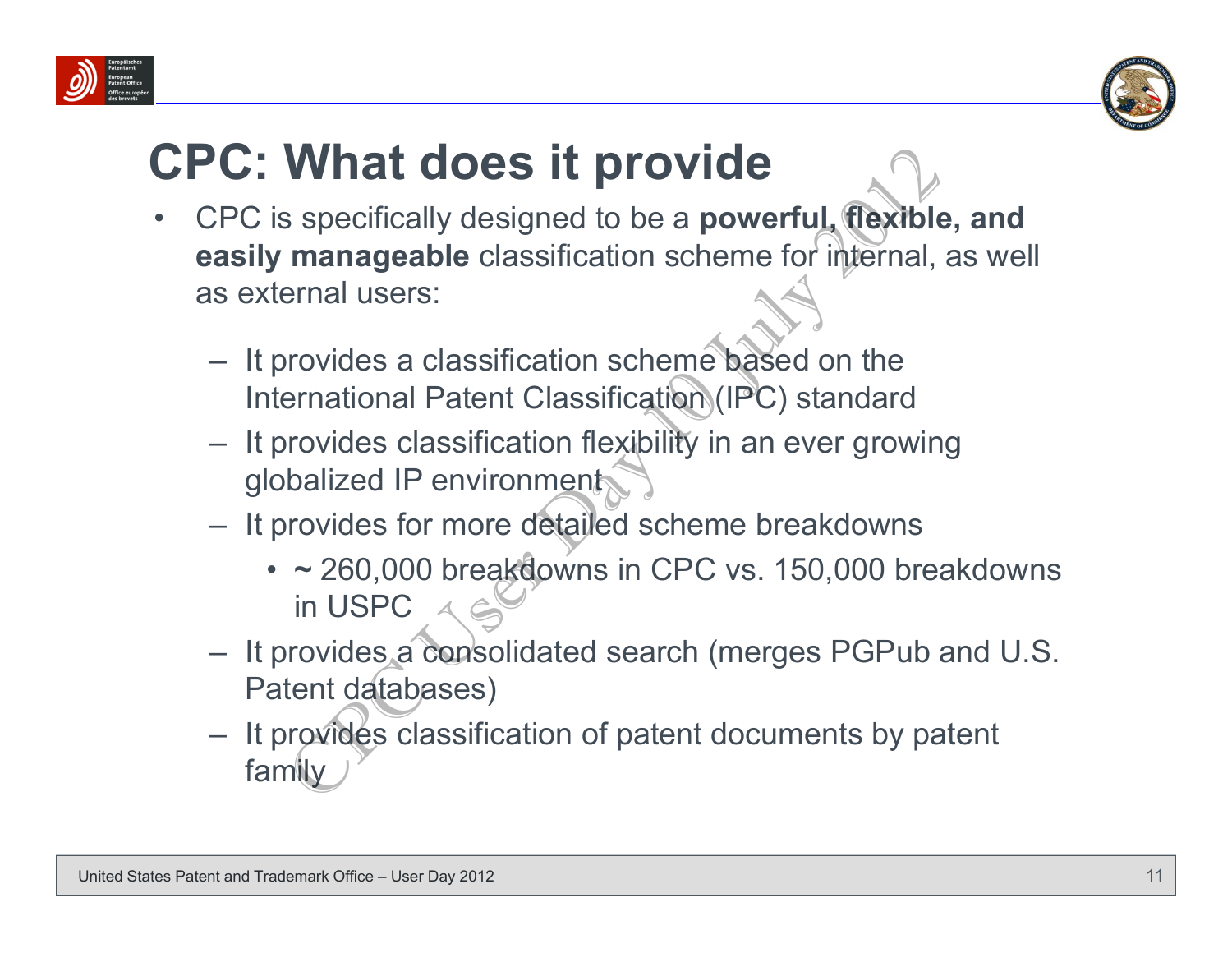



#### **CPC: What does it provide**

- • It provides internal and external users with an up-to-date and internationally compatible classification scheme
- • It provides an important step towards an internationally harmonized search and examination process, by:
	- Increasing document coverage for a single classified search
		- A single classification search yields results from the USPTO and EPO patent document collections
	- Sharing resources between EPO and USPTO
	- Sharing reclassification work between EPO and USPTO
	- Providing a classification scheme/system that is adaptive and more actively maintained
- Providing a single classification symbol set for all USPTO and EPO documents What does it provide<br>
ides internal and external users with an up-to-da<br>
ides internal and external users with an up-to-da<br>
ides an important step towards an internationally<br>
inized search and examination process, by:<br>
rea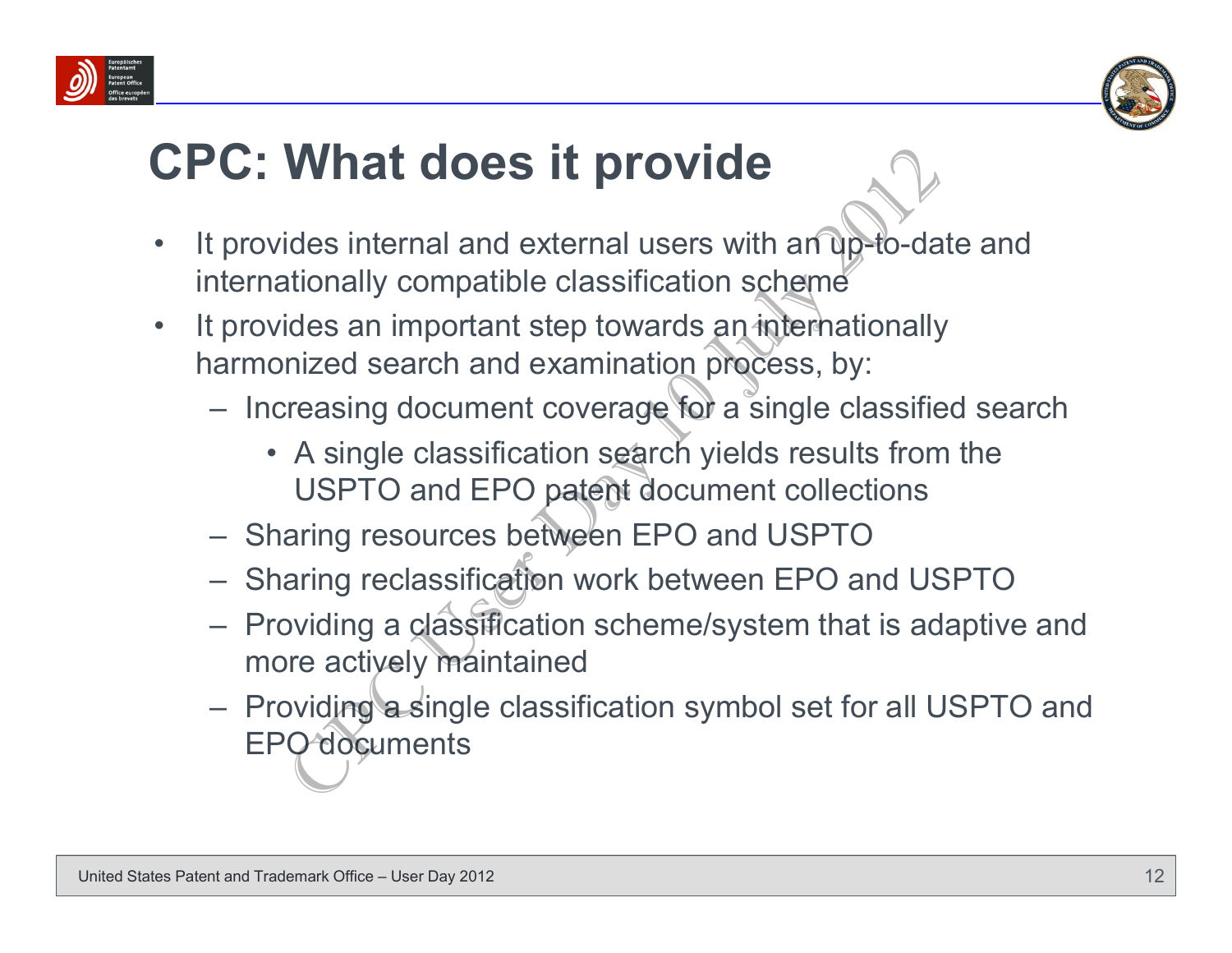



# **III. CPC Scheme** General "Look and Feel" III. CPC Scheme<br>General Look and Feel"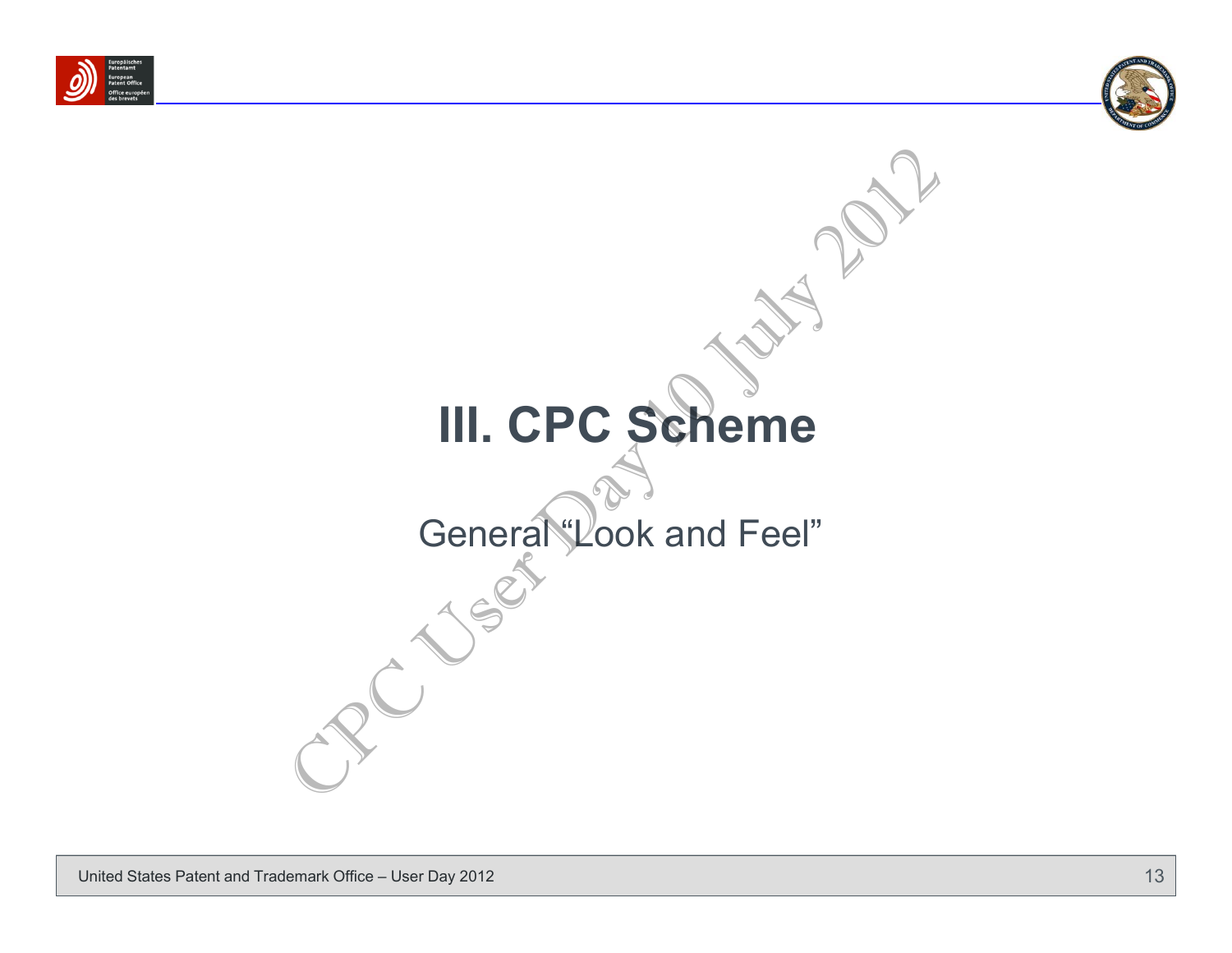



#### **Look and Feel: General**

| LUUN AIIU FEEI. UEIIEI AI<br>Current Classification Systems (IPC, ECLA, USPC and FI) vs. CPC                                                                             |                                                 |                                        |                                               |                                                                 |                                               |
|--------------------------------------------------------------------------------------------------------------------------------------------------------------------------|-------------------------------------------------|----------------------------------------|-----------------------------------------------|-----------------------------------------------------------------|-----------------------------------------------|
|                                                                                                                                                                          | <b>USPC</b>                                     | <b>IPC</b>                             | <b>ECLA</b>                                   | FI                                                              | <b>CPC</b>                                    |
| <b>Office classifying</b><br>documents into<br>system                                                                                                                    | <b>USPTO</b>                                    | <b>IPC Union</b><br>Members (61)       | <b>EPO and EPO</b><br>member states           | <b>Japan Patent</b><br><b>Office</b>                            | <b>USPTO/EPO</b>                              |
| <b>Relationship to</b><br><b>IPC</b>                                                                                                                                     | <b>None</b>                                     | ----                                   | <b>ECLA</b> is an<br>extension of IPC         | <b>FI</b> is an extension<br>of IPC                             | <b>CPC</b> is an<br>extension of IPC          |
| <b>Classification</b>                                                                                                                                                    | <b>2 Standards for</b><br>Classification*       | <b>Invention</b><br><b>Information</b> | <b>Invention</b><br><b>Information</b>        | <b>Invention</b><br><b>Information</b>                          | <b>Invention</b><br><b>Information</b>        |
| <b>Rules for</b><br>classification                                                                                                                                       | <b>U.S. Classification</b><br><b>Guidelines</b> | <b>IPC Guide</b>                       | <b>IPC Guide</b><br><b>Art Specific Rules</b> | <b>IPC Guide</b><br><b>Deep Indexing with</b><br><b>F-Terms</b> | <b>IPC Guide</b><br><b>Art Specific Rules</b> |
| <b>Number of</b><br><b>Subdivisions</b>                                                                                                                                  | 150,000                                         | 69,000                                 | 145,000                                       | 180,000                                                         | 260,000                                       |
| $\star$ .<br>PG Publication – Invention Information (i.e., Disclosed Invention or Inventive Concept)<br>Routing/Docketing & U.S. Patent Grant - Claim Scope<br>$\bullet$ |                                                 |                                        |                                               |                                                                 |                                               |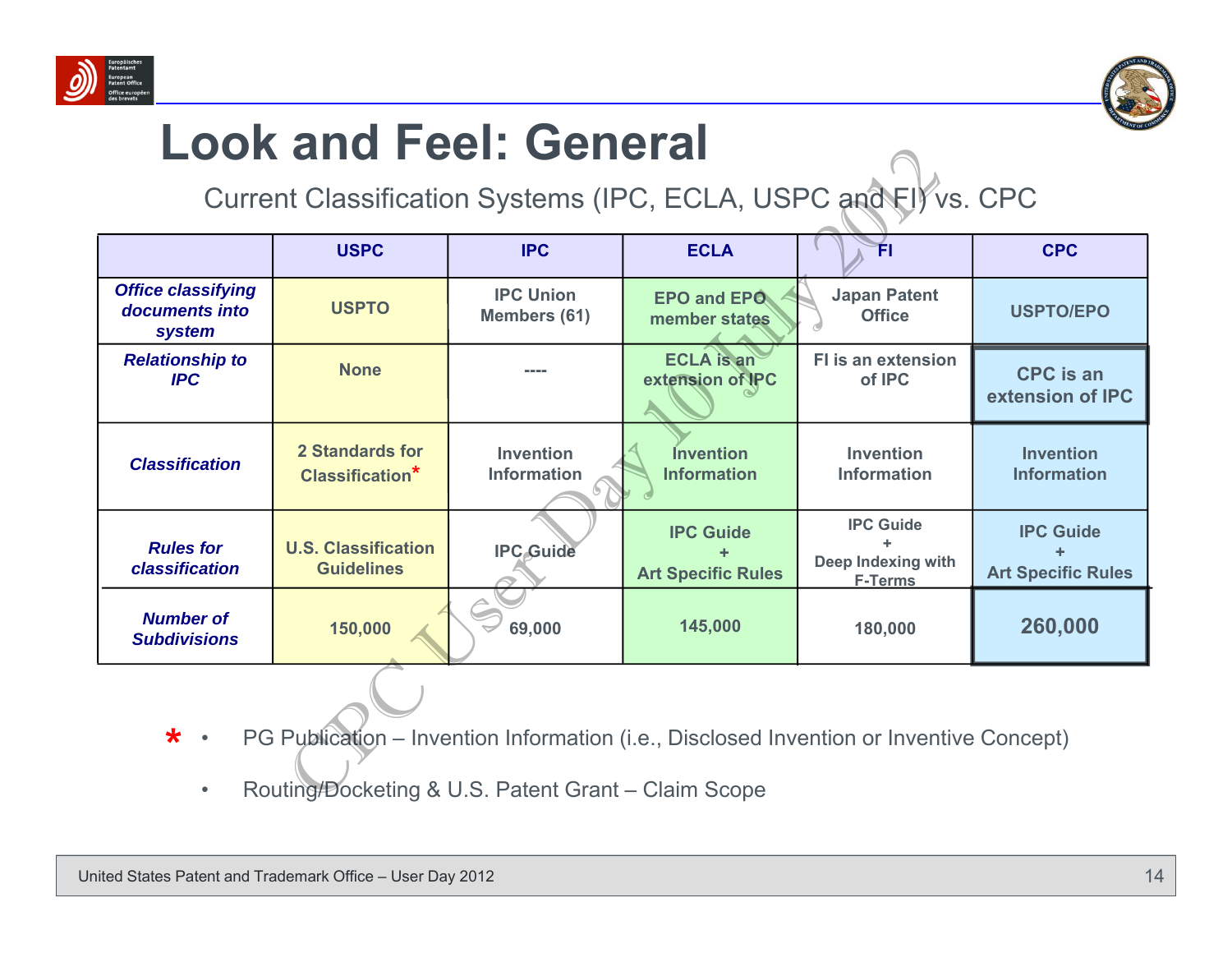



#### **Look and Feel: General**

- •CPC will not change US standards of patentability
- •CPC will be IPC based
- •CPC will provide approximately 260,000 breakdowns
- $\bullet$ In CPC, the alpha-numeric portion of the IPC based ECLA symbol after the "/", will be changed into a numeric value and may make use of up to 6 digits **EXECT: GENETAL**<br>
Will not change US standards of patents<br>
Will be IPC based<br>
Will provide approximately 260,000 brea<br>
PC, the alpha-numeric portion of the IPC<br>
A symbol after the "*N*", will be changed in<br>
PC will include
- •CPC will include only Utility Inventions
	- CPC will not have Plant (PLT classes) and Design (D classes) USPC schemes
	- Plant and Design patent documents will be continue to be classified in (PLT classes) and Design (D classes) USPC schemes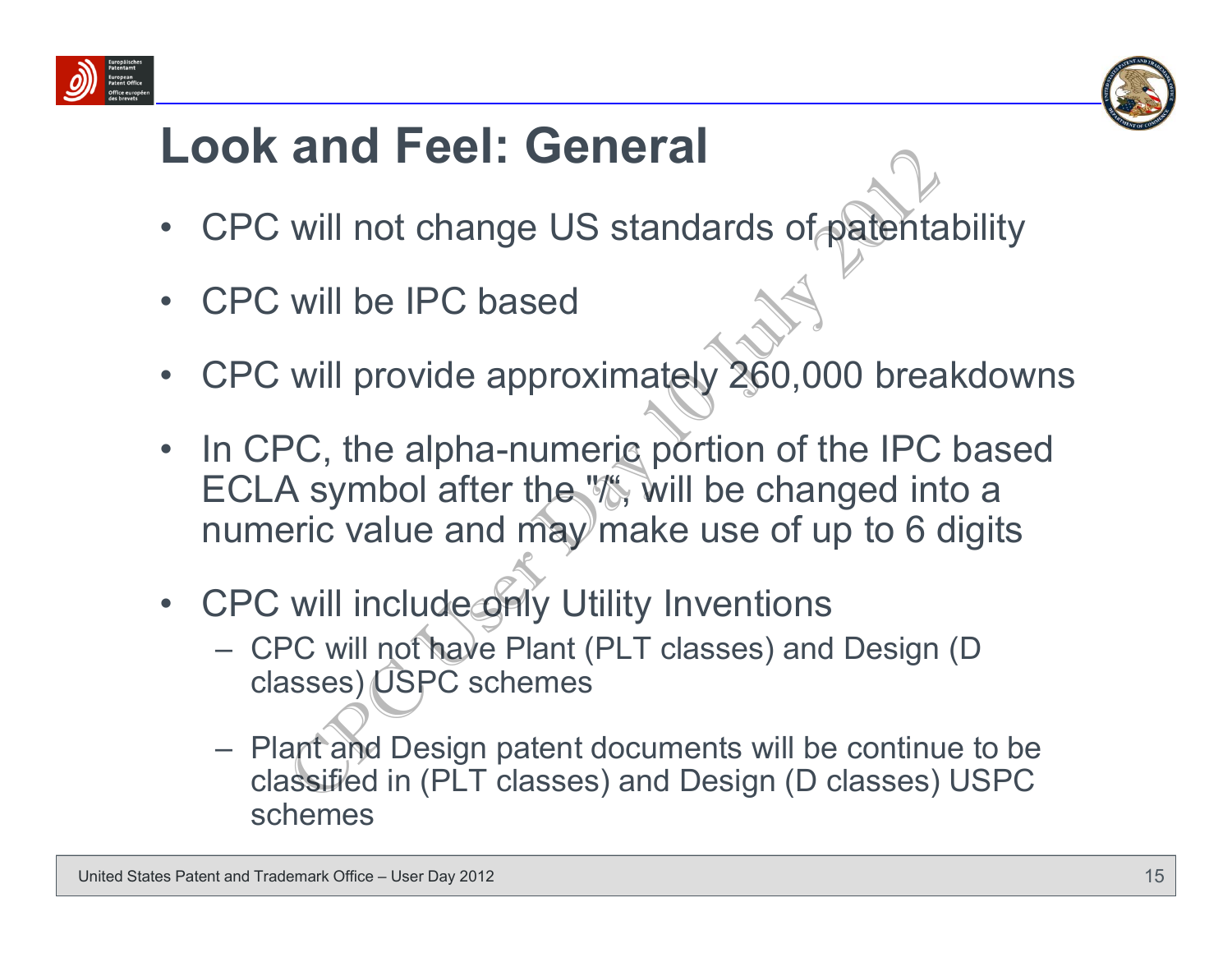



#### **Look and Feel: General (continued)**

- • Claimed Invention (USPC) vs. Invention Information (CPC)
- $\bullet$ Document Classification (USPC) vs. Family Member Classification (CPC)
- $\bullet$  CPC will have similar hierarchical structure to USPC and **ECLA**
- •Some areas of USPC will be integrated into CPC (e.g., business methods) The divention (USPC) vs. Invention Information<br>
(Continued)<br>
(CPC) will have similar hierarchical structure to US<br>
(PC)<br>
(CPC)<br>
will have similar hierarchical structure to US<br>
(Paras of USPC)<br>
(CPC)<br>
S. Patent documents wi
- • All U.S. Patent documents will be classified in ECLA and will be the basis for the CPC backfile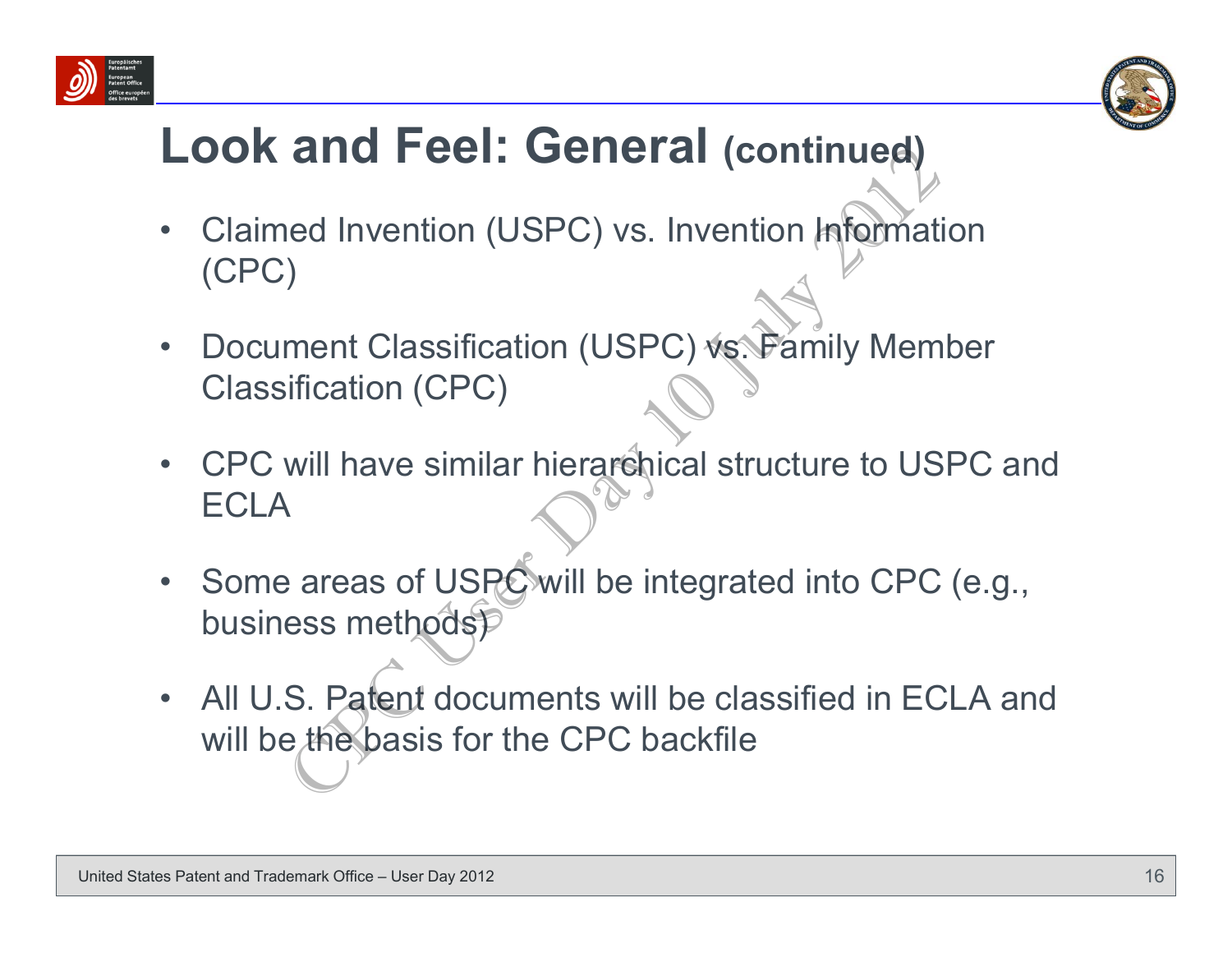



#### **Look and Feel: General (continued)**

- $\bullet$  A Patent Family is a collection of documents sharing the same priority.
- US PGPUB and US Patent from same application number, including CONs and DIVs Example 1: **Cerneral (continued)**<br>Cent Family is a collection of documents share<br>priority.<br>S PGPUB and US Patent from same applica<br>imber, including CONs and DIVs<br>S patent document and foreign document has<br>me priority infor
	- US patent document and foreign document having same priority information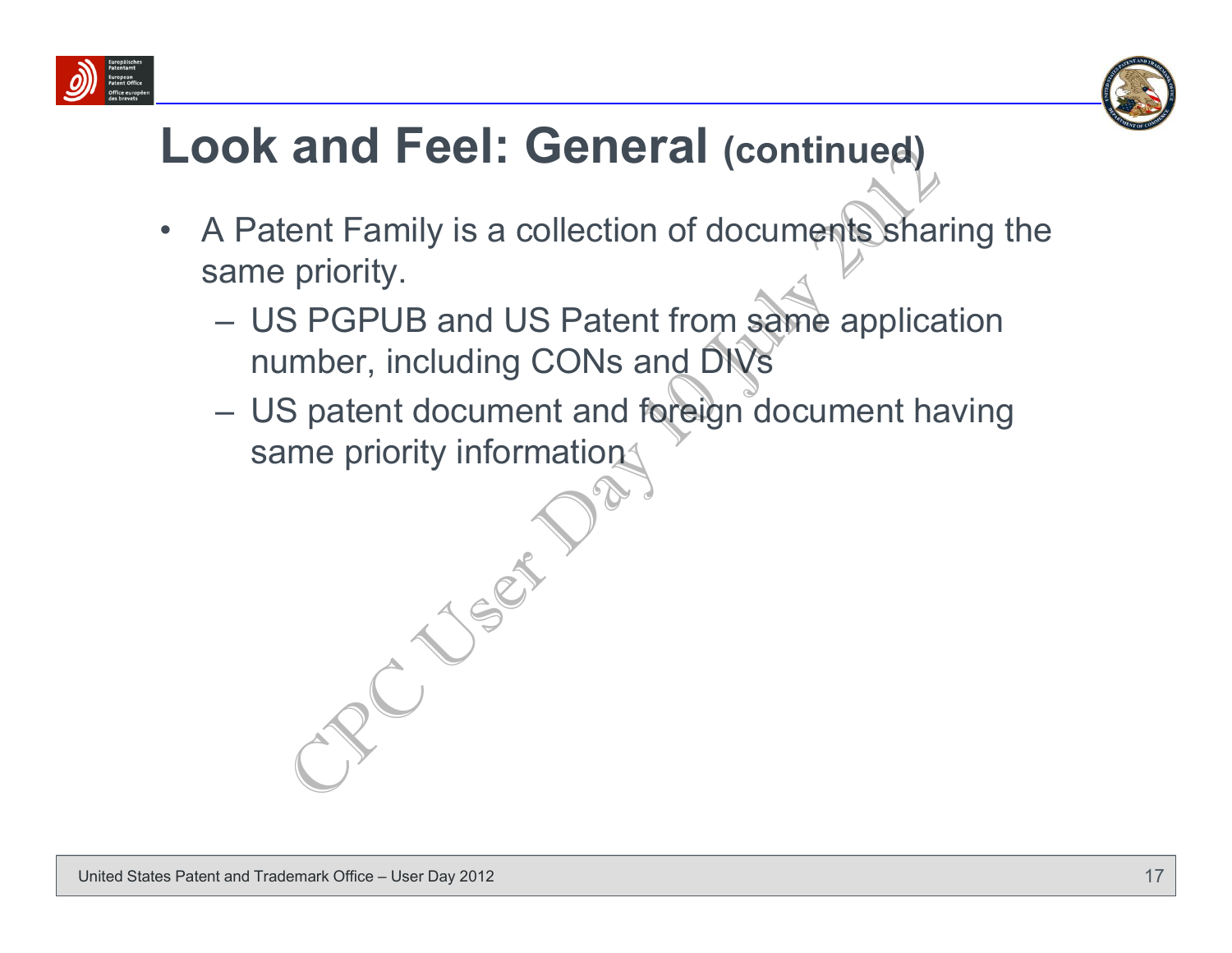



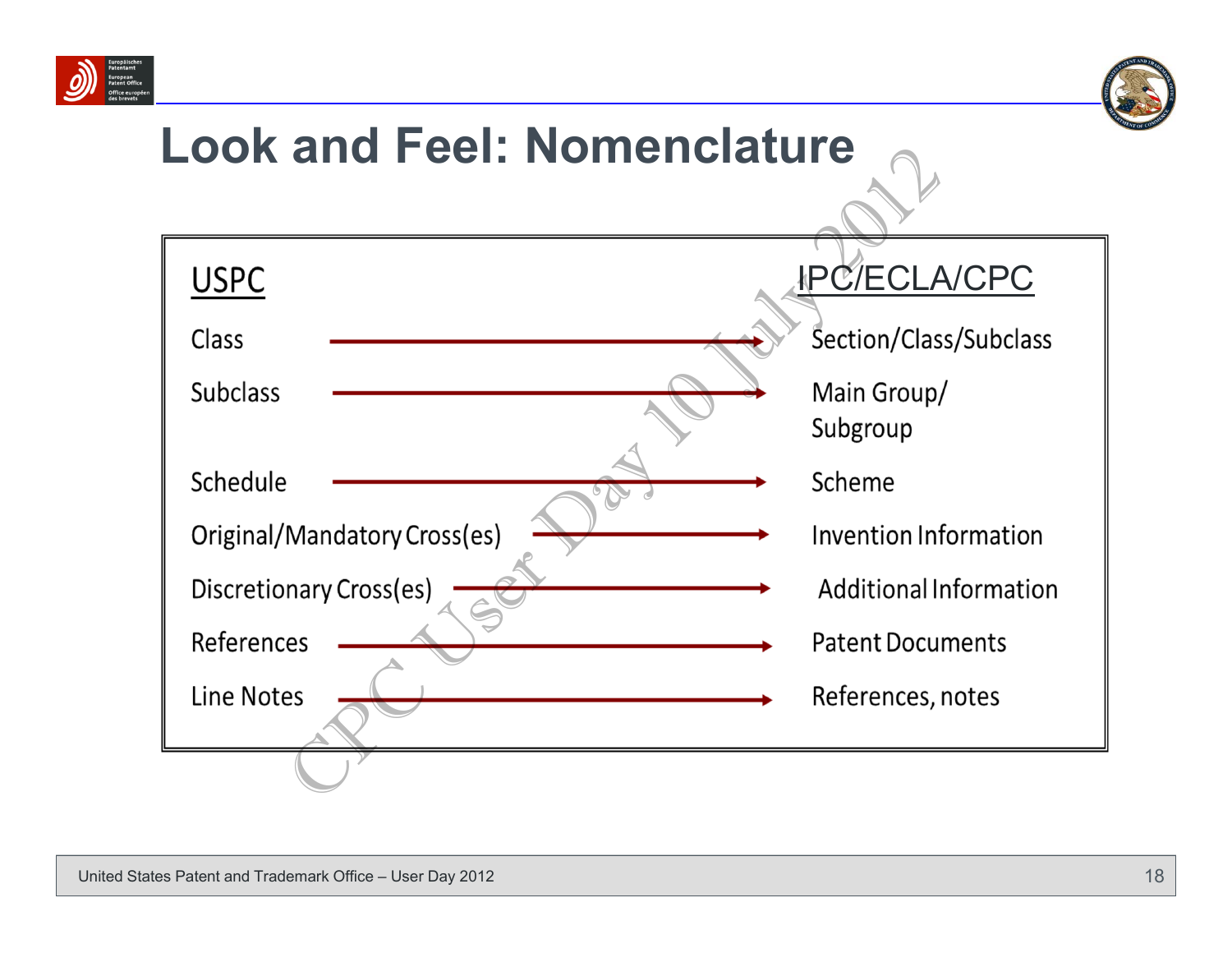



#### **Look and Feel: CPC Sections (8 IPC+ 1 CPC)**

- AHUMAN NECESSITIES
- BPERFORMING OPERATIONS; TRANSPORTING
- CCHEMISTRY; METALLURGY
- DTEXTILES; PAPER
- EFIXED CONSTRUCTIONS
- FMECHANICAL ENGINEERING; LIGHTING; HEATING; WEAPONS; BLASTING
- G**PHYSICS**
- H**ELECTRICITY**

Y | GENERAL TAGGING OF NEW TECHNOLOGICAL DEVELOPMENTS; GENERAL TAGGING OF CROSS-OVER TECHNOLOGIES SPANNING OVER SEVERAL SECTIONS OF THE IPC (8 IPC+ 1 CPC)<br>
(8 IPC+ 1 CPC)<br>
(8 IPC+ 1 CPC)<br>
(8 IPC+ 1 CPC)<br>
(8 IPC+ 1 CPC)<br>
(8 IPC+ 1 CPC)<br>
(8 IPC+ 1 CPC)<br>
(8 IPC+ 1 CPC)<br>
ISTRICT MISSIONS<br>
ILES; PAPER<br>
(CONSTRUCTIONS<br>
CONSTRUCTIONS<br>
(CONSTRUCTIONS<br>
CONSTRUCTIONS<br>
C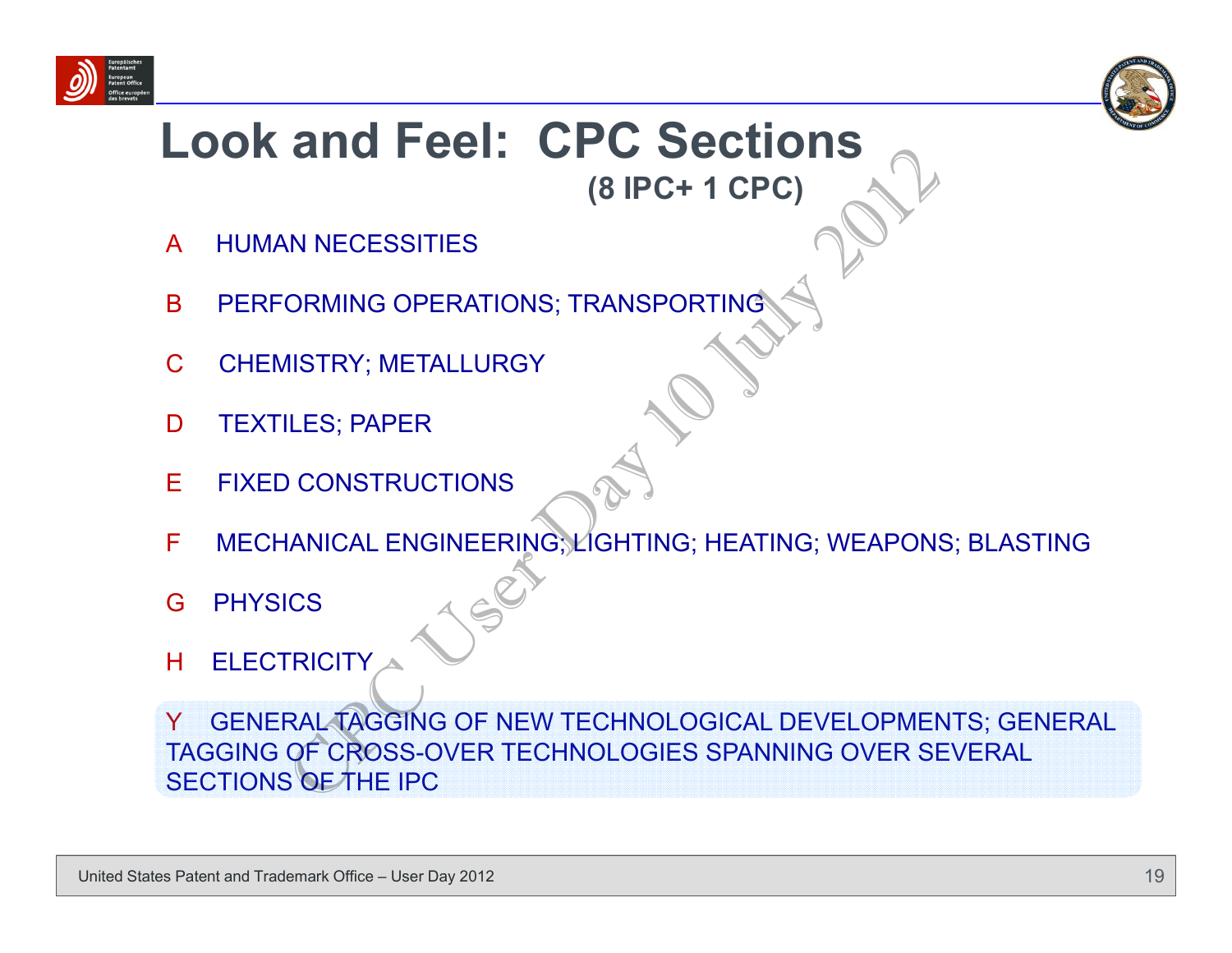



### **Look and Feel: CPC Symbol Format**

### **A23G 9/086**

▶ complete CPC group symbol; consists of different components

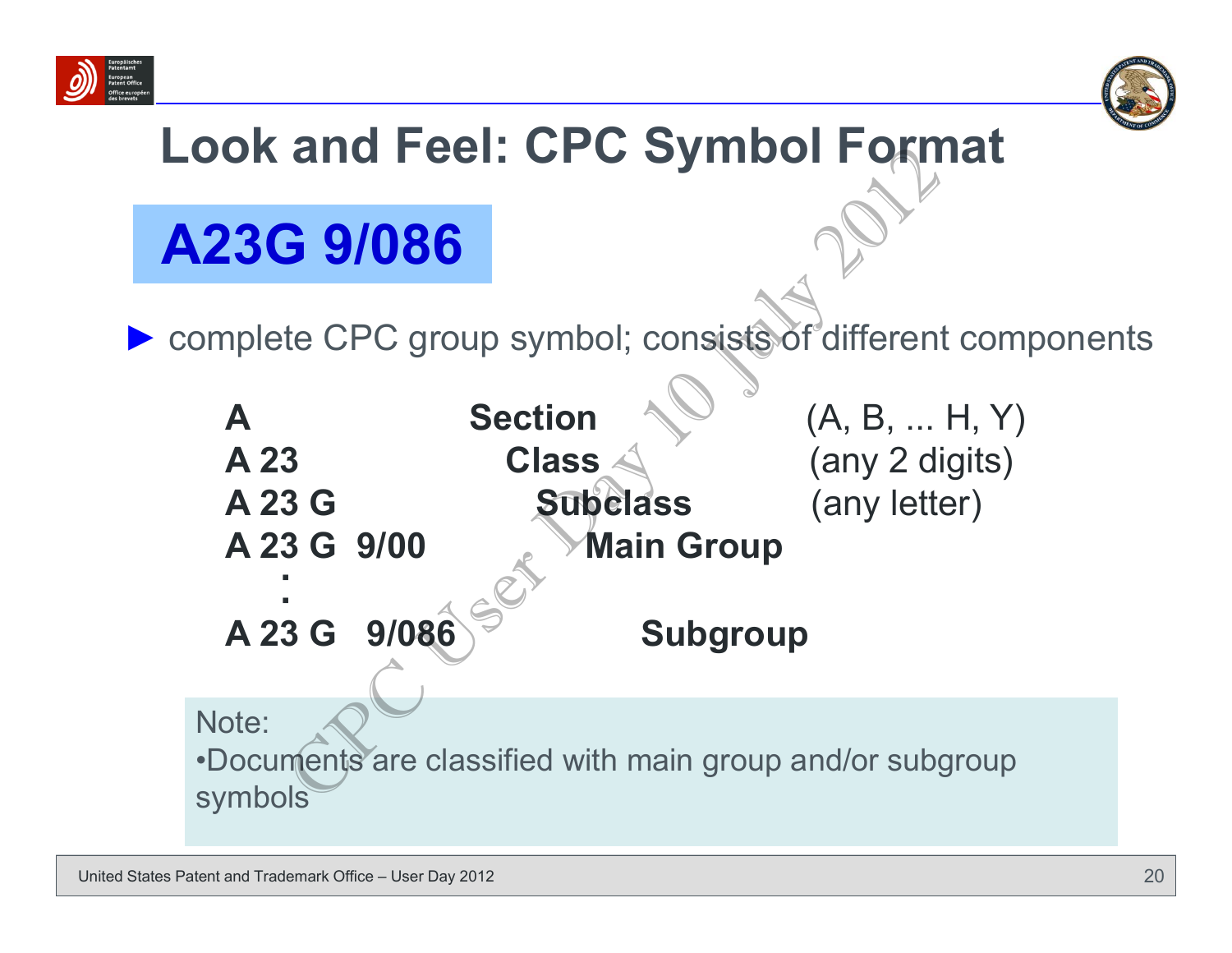



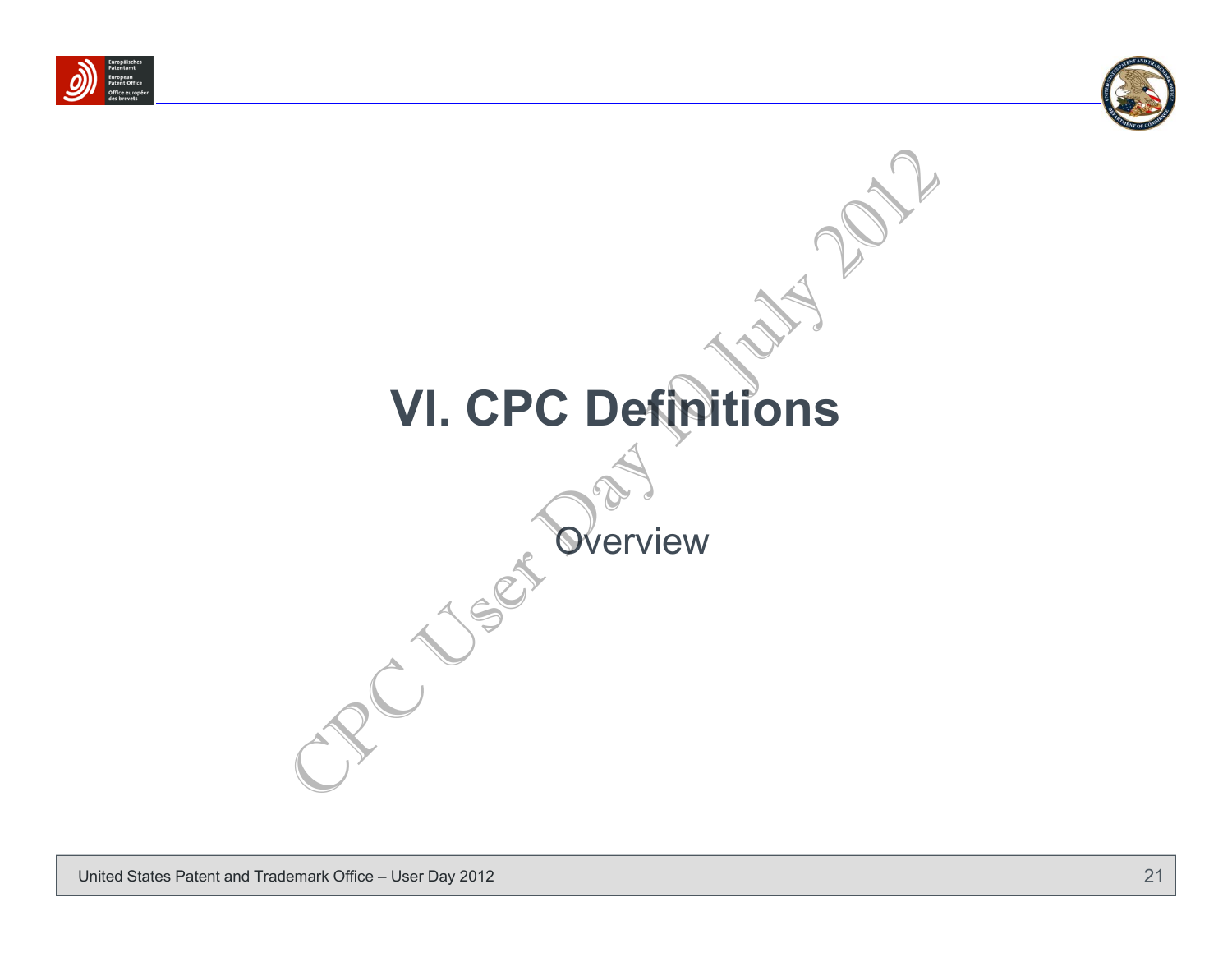



#### **CPC Definitions**

- •CPC definitions are based on the IPC format
- • CPC definitions may contain a statement referring to subject matter, search & line notes, specific rules, and glossary terms (similar to USPC)
- CPC definitions contain parts or all sections of a definition as needed, e.g. line notes, search notes, etc.**Definitions**<br>
definitions are based on the IPC format<br>
definitions may contain a statement referent matter, search & line notes, specific r<br>
glossary terms (similar to USPC)<br>
definitions contain parts or all sections of<br>
- CPC Subclasses (equivalent to USPC classes) and Main Groups will have definitions
- •Definitions will be provided for Subgroups where needed
- • CPC Subgroup titles are typically more descriptive than USPC Subclass titles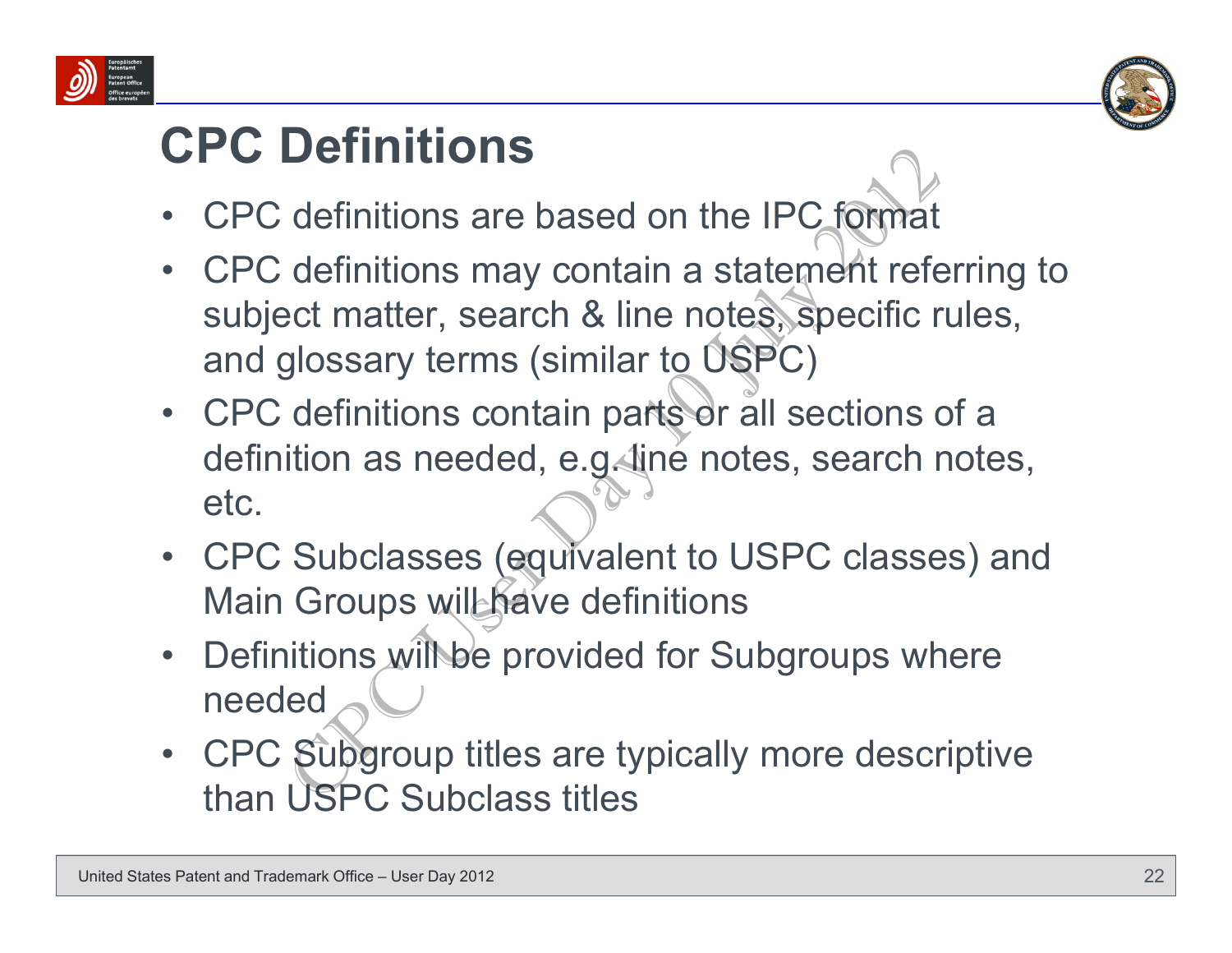



# **V. CPC Implementation** V. CPC Implementation

#### Timeline and Milestones

United States Patent and Trademark Office – User Day 2012 **23** and 2012 23 and 23 and 23 and 23 and 23 and 23 and 23 and 23 and 23 and 23 and 23 and 23 and 23 and 23 and 23 and 23 and 23 and 23 and 23 and 23 and 23 and 23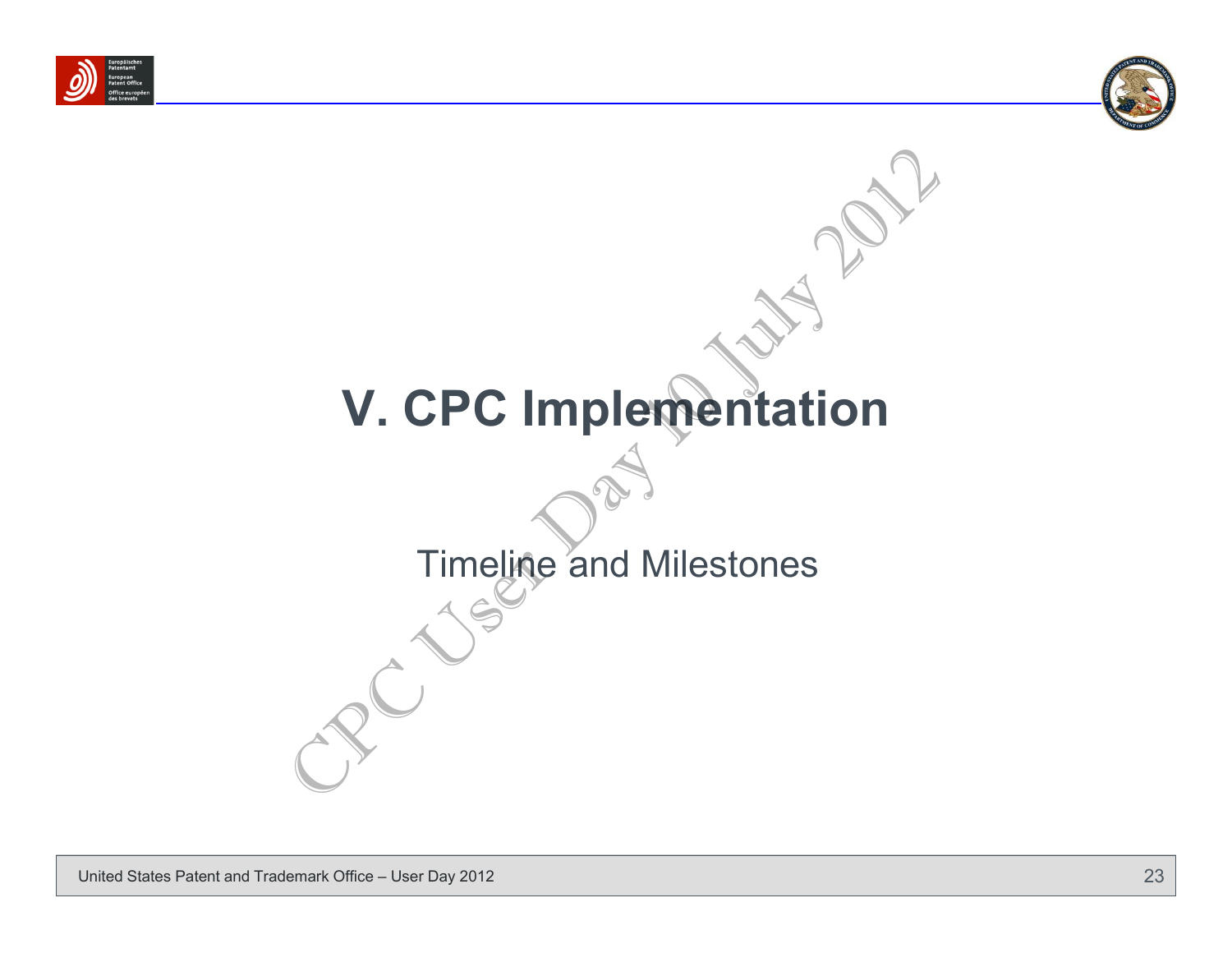



# **CPC: Timeline and Milestones** CPC: Timeline and alter January 2013:<br>
Examine the USPC scheme<br>
The USPC scheme<br>
The USPC scheme<br>
CPC available for use to the CCLA scheme<br>
CPC available for use to the ECLA scheme<br>
CPC available for use to the ECLA scheme

- **25 October 2010**: Joint statement launching the project
- **1 November 2010**: Freeze of the USPC scheme
- **25 October 2011**: Launch of the CPC website
- **1 July 2012**: Freeze of the ECLA scheme
- **10 July 2012:** USPTO User Day

#### **Until July 2012**:

- Develop training
- Document classification practices
- Design the collaborative environment
- **1 October 2012**: "CPC launch scheme" available
- **1 January 2013**:
- Launch of CPC ◦ USPTO starts applying CPC symbol to US applications (A docs)
	- Begin Corps and early adopter training

#### **After January 2013:**

◦

- **◦** Quality assurance
- CPC used by EPO and USPTO
- Harmonized classification practices
- Joint CPC revisions
- CPC available for use by other IP offices and the public
- Auto populate symbols on issuing applications ('B' docs) based on 'A' docs Examiners can add classifications (optional)

#### **Until 2014:**

- Conduct USPTO Corps training
- IT implementation at EPO and USPTO

#### **After January 2015:**

◦ Static USPC data available, Search in CPC mandatory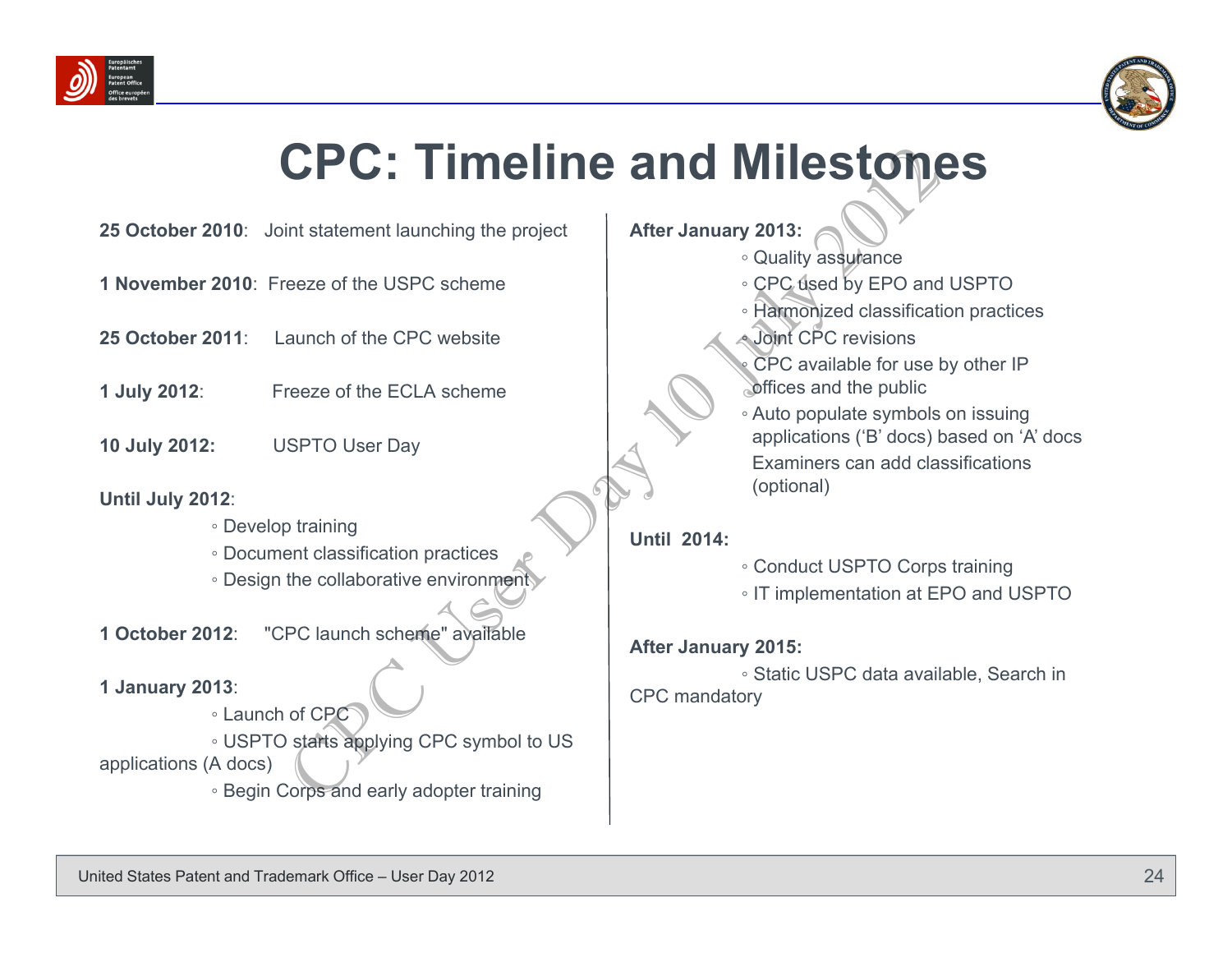



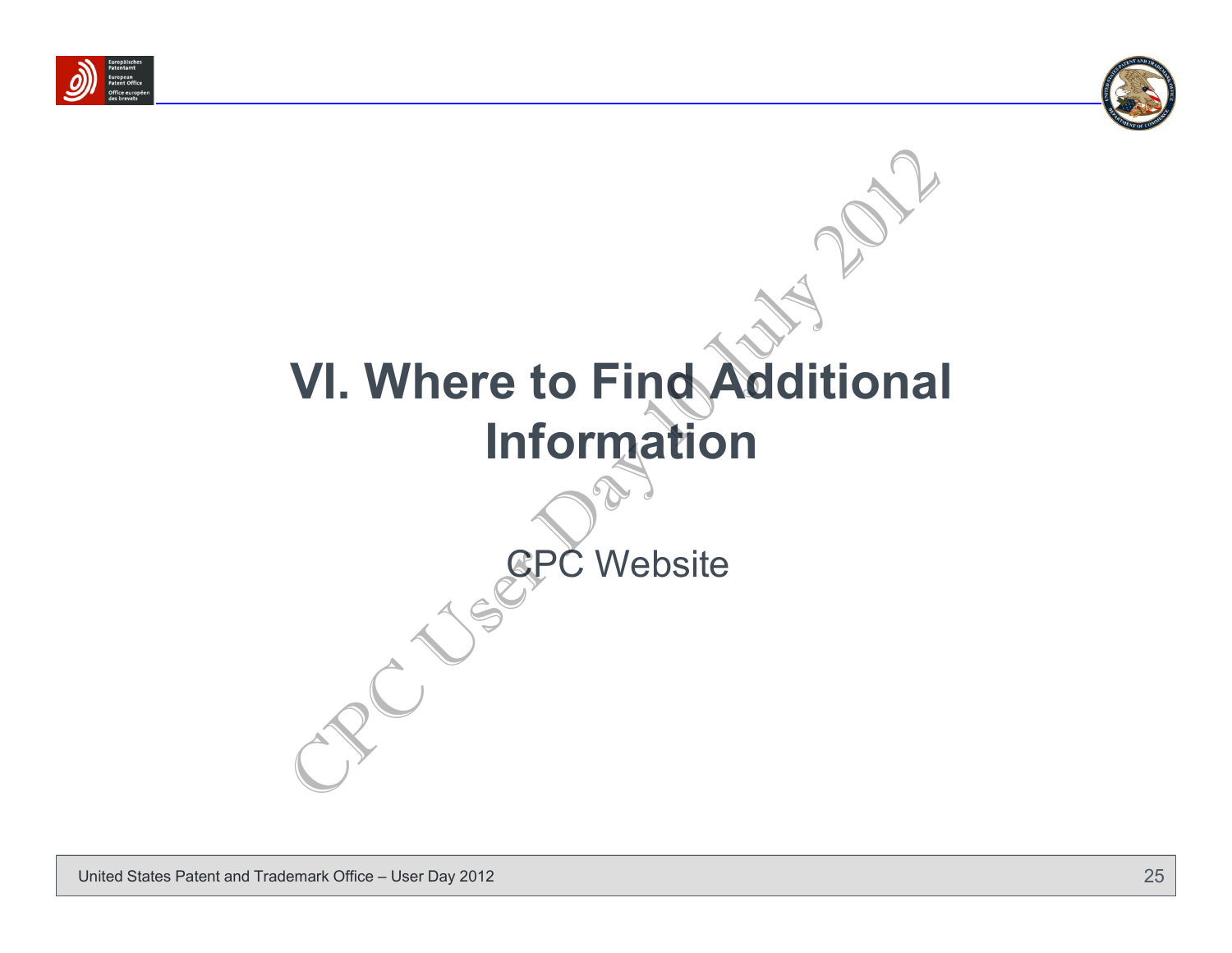



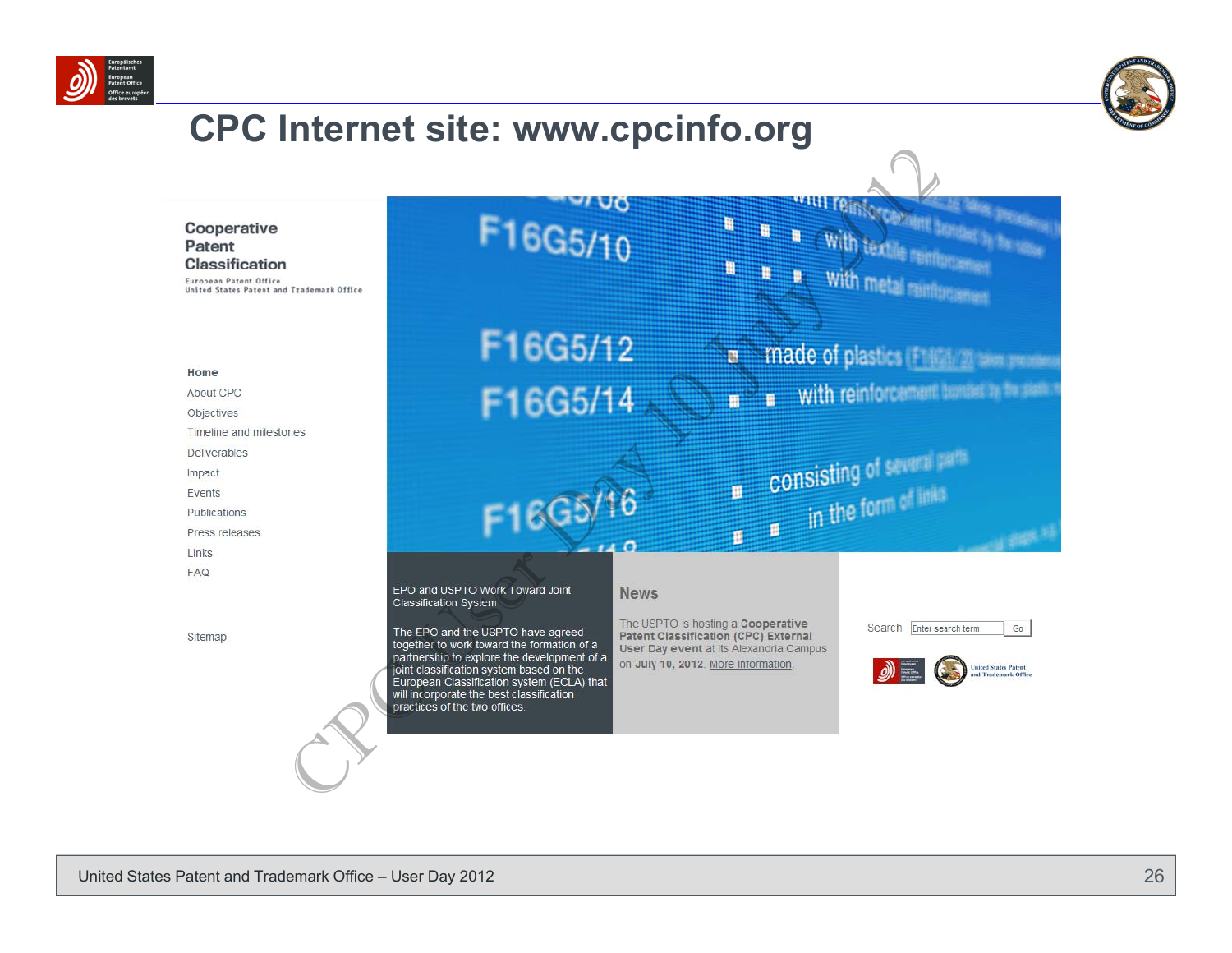



#### **CPC: Website**

- •Launched October 25<sup>th</sup> 2011
- •Jointly managed EPO-USPTO website
- •Updated presentations and information material available
- • "CPC launch scheme" and CPC Definitions to be published on the CPC websiteWebsite<br>
hed October 25<sup>th</sup> 2011<br>
managed EPO-USPTO website<br>
ed presentations and information material availal<br>
launch scheme" and CPC Definitions to be publi<br>
vebsite<br>
date calendar of events<br>
rehensive FAC section
- •Up-to-date calendar of events
- •Comprehensive FAQ section